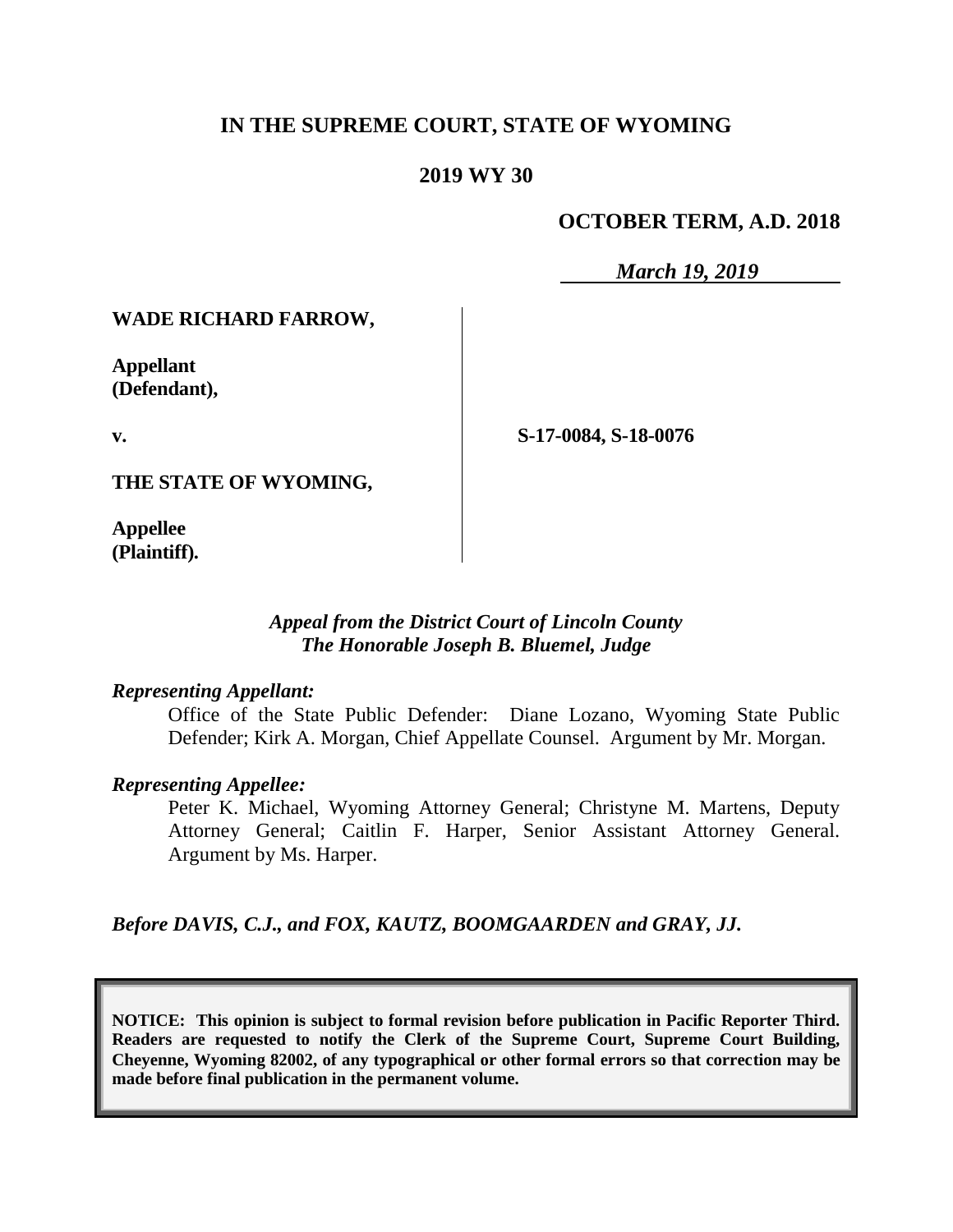**DAVIS**, Chief Justice.

[¶1] Wade Richard Farrow appeals his second-degree murder conviction, asserting that the district court committed several reversible errors during the course of his trial, and further contending that he received ineffective assistance of trial counsel. We affirm.

### *ISSUES*

[¶2] Mr. Farrow presents four issues:

I. Did the district court err when it instructed the jury?

II. Did the district court abuse its discretion when it prohibited testimony of specific instances of conduct relating to the victim's character for violence under W.R.E.  $404(a)(2)$ and 405(b)?

III. Did the prosecutors commit misconduct when they asserted to the jury that it needed to consider the fact that Mr. Farrow did not flee or leave the apartment prior to the physical altercation against his claim of self-defense?

IV. Did the district court err in finding that counsel for Mr. Farrow was not ineffective and denying his Rule 21 motion?

# *FACTS*

[¶3] On the evening of December 20, 2014, Mr. Farrow and the woman he was living with, Whitney Lowham, went to a bar in Afton, Wyoming to celebrate a friend's birthday. After having a couple of drinks with friends, Ms. Lowham left the bar without Mr. Farrow and made her way to a party at Blake Jensen's apartment. Once at the apartment, the intoxicated Ms. Lowham kept falling asleep. Tyler Lindsey took her to Mr. Jensen's bedroom so that she could sleep.

[¶4] While still at the bar, Mr. Farrow confided in an acquaintance, Andy Johnson, that he was concerned that Ms. Lowham was with another man and worried that things would not work out between them. Mr. Farrow and Mr. Johnson stayed at the bar and talked until 2:00 a.m., then spent an additional twenty to thirty minutes talking in the parking lot. The pair then walked to Mr. Johnson's house where they continued to talk for an additional hour and a half. Mr. Johnson felt that Farrow was in a "pretty good spot emotionally" and that "everything kind of settled down" by that time, and the two decided to go look for Ms. Lowham.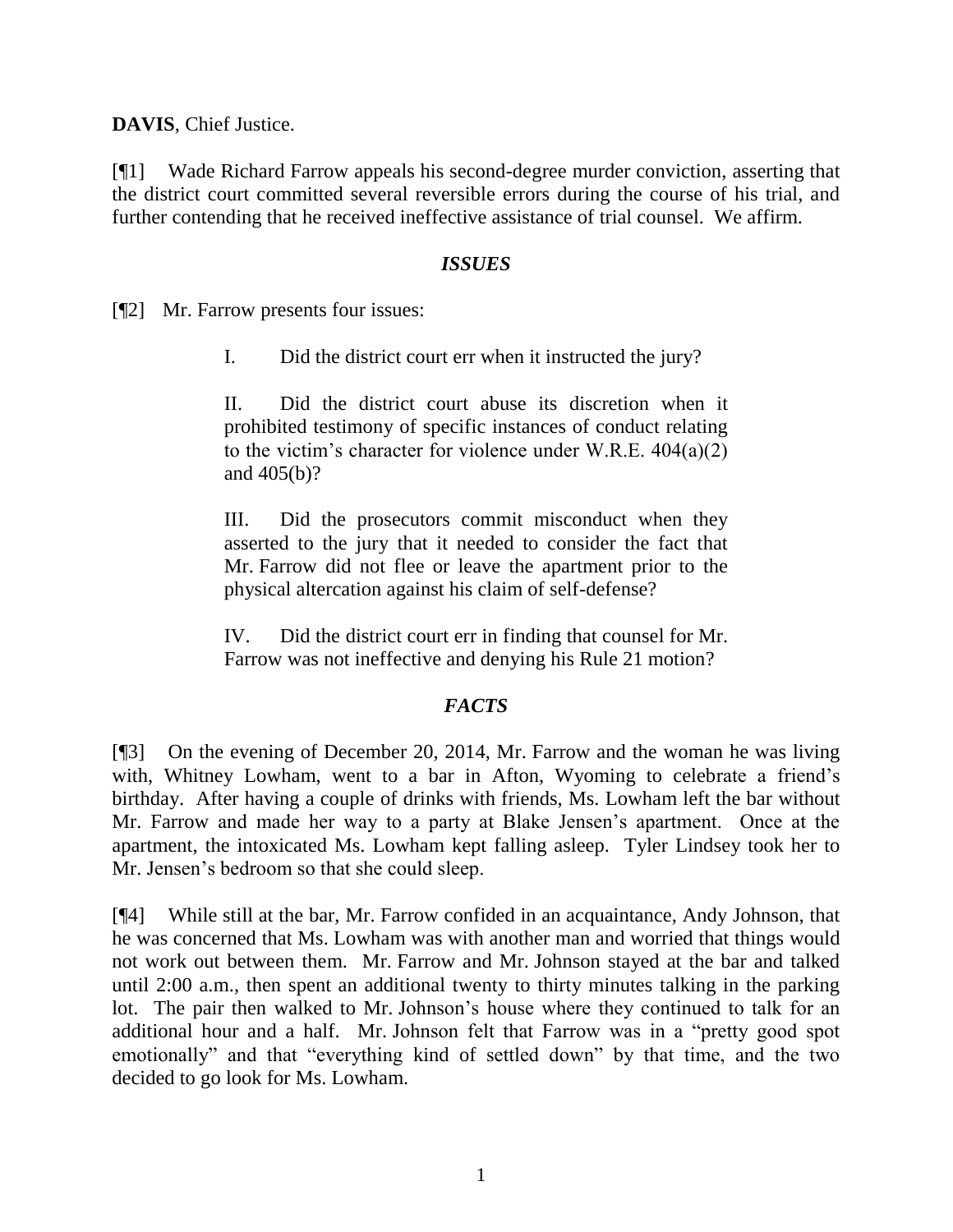[¶5] Mr. Johnson drove them to Mr. Farrow's apartment. Mr. Farrow went in to look for Ms. Lowham, but she was not there. Mr. Farrow returned to Mr. Johnson's truck, at which time he removed a pistol from the back of his pants and set it on his lap. The two then went to Mr. Jensen's apartment to look for Ms. Lowham.

[¶6] Before going to the apartment, Mr. Farrow tucked the pistol into the back of his pants. He and Mr. Johnson entered the apartment, where Farrow asked about Ms. Lowham. He was told that Mr. Lindsey had taken Ms. Lowham back to one of the bedrooms, where she was asleep. Tony Hansen, who had been on the couch, began talking to Farrow. During the conversation, Mr. Farrow made a comment that Mr. Hansen perceived as derogatory towards Mr. Lindsey. Mr. Hansen began "lipping off," calling Farrow names and suggesting that the two go outside to fight.

[¶7] Mr. Farrow went back to the bedroom to check on Ms. Lowham. He spent approximately ten minutes with her before he walked back into the living room and sought help to get her out of the apartment and home. Mr. Hansen resumed taunting Mr. Farrow, calling him more names and continuing to insist that they should go outside and fight. Another individual suggested that the two should play beer pong to settle their dispute, and when Mr. Farrow agreed, Mr. Hansen responded, "Why, cuz you're a bitch?" In response, Mr. Farrow pulled out his pistol and either shoved it in Mr. Hansen's face or hit him across the face with it. Witnesses disagree over whether Mr. Hansen froze or threw a punch at Mr. Farrow.

[¶8] Mr. Farrow then turned his back to Mr. Hansen, placed the pistol up under his arm, and fired directly into Mr. Hansen's chest. Melanie Pumphrey attempted to separate the pair, and as a result was shot in the hip.

[¶9] After being shot the first time, Mr. Hansen fell on his back. Mr. Farrow positioned himself "straight over the top" of Mr. Hansen, steadied both hands on the pistol, and fired the remaining rounds into his body. Mr. Hansen sustained a total of seven gunshot wounds. Mr. Farrow fled the apartment and waited outside for law enforcement to arrive.

[¶10] Mr. Farrow testified to a different version of events. He told the jury that he did not want to leave without Ms. Lowham, and so he decided to ask Mr. Johnson to help him carry her out of the apartment. As soon as he returned to the living room after checking on Ms. Lowham, Mr. Hansen again suggested that they go outside to fight. Mr. Farrow turned his back to Mr. Hansen, and Mr. Hansen struck him in the back "really hard." Mr. Farrow testified that, in pain and in fear, he pulled out the pistol and stuck it in Mr. Hansen's face, though he was not planning to shoot him. Mr. Farrow slumped over, was getting hit repeatedly, and two other individuals had their hands on the pistol when his vision started to go black and the pistol fired. Mr. Farrow regained control of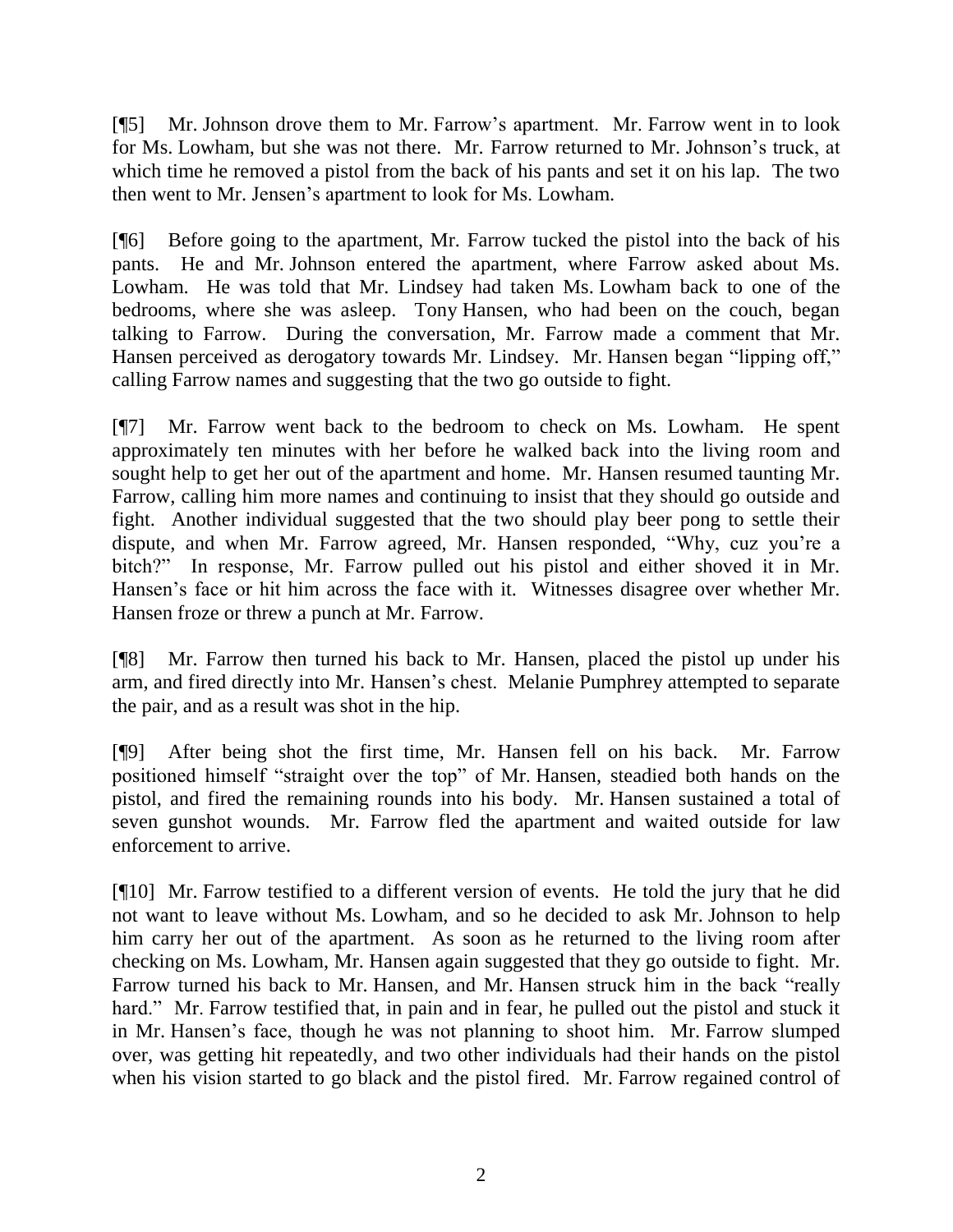the pistol, saw Mr. Hansen standing, and shot him again several times. Mr. Hansen then fell back, and Mr. Farrow ran from the apartment.

[¶11] Mr. Farrow was charged with first-degree murder for the shooting death of Mr. Hansen and with aggravated assault and battery for the injury to Ms. Pumphrey. The jury acquitted him of first-degree murder, but found him guilty of the lesser included offense of second-degree murder. It also acquitted him of the aggravated assault and battery charge. The district court sentenced Mr. Farrow to serve thirty-five to sixty-five years imprisonment. Mr. Farrow appealed his conviction and sentence. He also filed a motion for a new trial pursuant to W.R.A.P. 21, asserting ineffective assistance of trial counsel. After holding an evidentiary hearing on the motion, the district court denied it. Mr. Farrow appealed that decision as well, and we consolidated his two appeals.

# *DISCUSSION*

### *A. Jury Instructions*

[¶12] Mr. Farrow asserts that the district court committed five reversible errors in instructing the jury. The district court "has extensive discretion in tailoring jury instructions, so long as they correctly state the law and fairly and adequately cover the issues presented." *Merit Energy Co., LLC v. Horr*, 2016 WY 3, ¶ 23, 366 P.3d 489, 497 (Wyo. 2016). "Accordingly, our review of a district court's decision to give or refuse a particular jury instruction is for an abuse of discretion." *Id*. When there is no objection to a jury instruction, however, we must review for plain error. *Schmuck v. State*, 2017 WY 140, ¶ 32, 406 P.3d 286, 297 (Wyo. 2017). We apply the appropriate standard of review to each of Mr. Farrow's claims. We begin with his three claims of improper instructions relating to the issue of self-defense, then turn to his remaining two claims.

# *1. Right to Arm*

[¶13] Mr. Farrow's first claim is that the district court improperly refused to give his proposed instruction explaining his right to arm himself. Because the question was presented to the district court, we review for abuse of discretion. Mr. Farrow proposed a jury instruction based on Wyoming Criminal Pattern Jury Instruction 8.05, which reads as follows:

> One who has reasonable grounds to believe that another will attack him, and that the anticipated attack will be of such a character as to endanger his life or limb, or to cause him serious bodily harm, has a right to arm himself for the purpose of resisting such attack.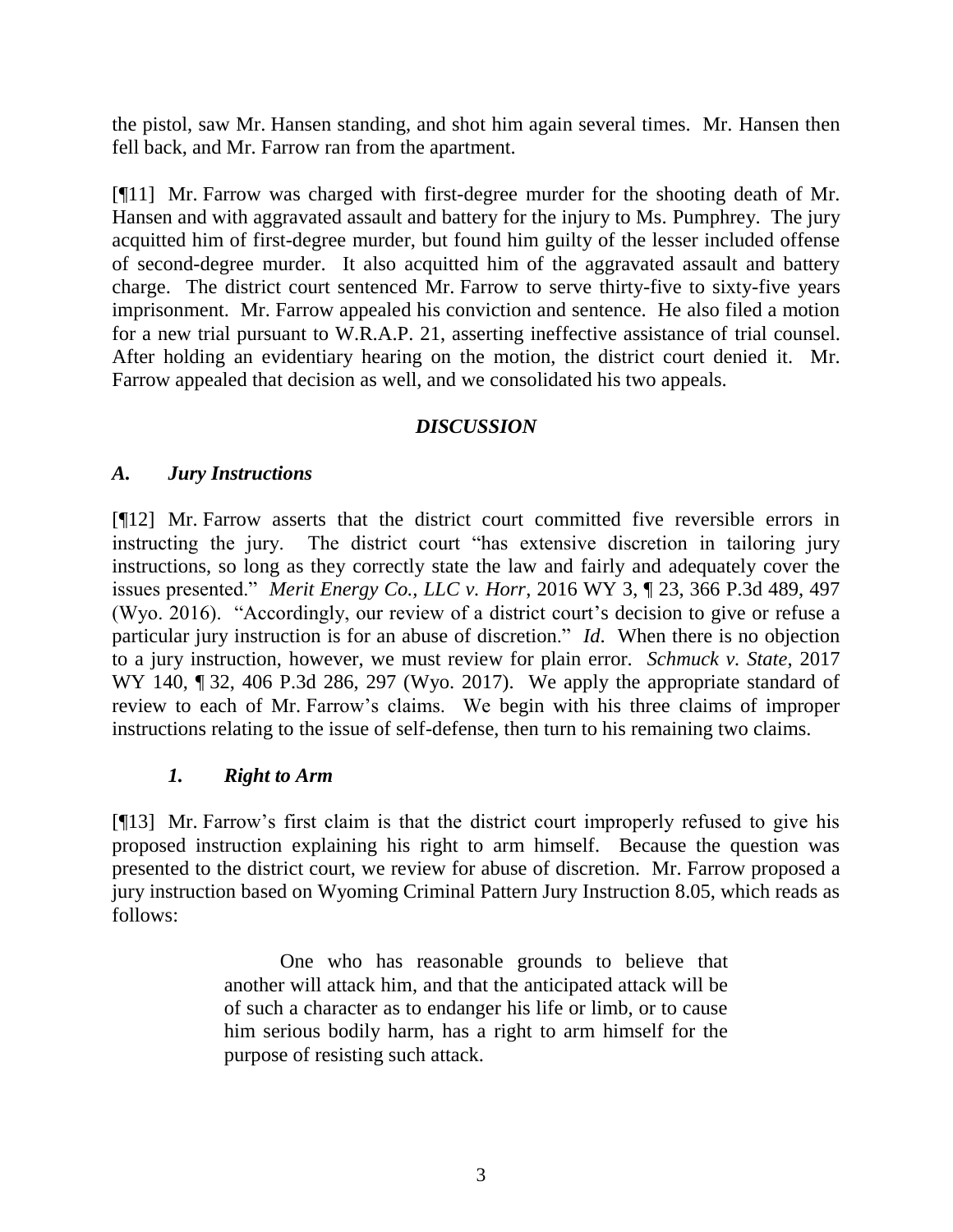If the defendant armed himself in reasonable anticipation of such an attack, that fact alone does not make the defendant the aggressor or deprive the defendant of the right of self-defense.

The district court declined to give this instruction.

[¶14] On appeal, Mr. Farrow asserts that long-standing precedent supports his claim that the district court abused its discretion when it refused to give this jury instruction. He relies on several cases, including *Brown v. State*, 80 Wyo. 12, 336 P.2d 794 (1959), for the proposition that, when the evidence conflicts as to who the initial aggressor was, the jury should be instructed "as to [the] accused's right to arm himself in anticipation of danger, and, where such an instruction is warranted by the evidence, a refusal to give it constitutes error." *Id.* at 30, 336 P.2d at 801. Similarly, in *Baier v. State*, 891 P.2d 754 (Wyo. 1995), we quoted with approval from 41 C.J.S. *Homicide* § 350c, which said:

> Where the court restricts the issue of self-defense by submitting the issue of provoking the difficulty, it should also instruct the jury as to accused's right to arm himself in anticipation of danger. Such an instruction is not required where the court instructs as to self-defense without any limitation as to provoking the difficulty.

*Baier*, 891 P.2d at 759. Mr. Farrow contends that the identity of the first aggressor was not merely at issue in his case, but "likely . . . one of the most crucial issues for the jury to decide." The record supports this contention, with evidence including testimony from Mr. Johnson that "Mr. Hansen was definitely the one, you know, kind of – kind of initiating it."

[¶15] However, the prosecution argued to the district court that this instruction was inappropriate because Mr. Farrow did not testify that he armed himself in anticipation of an attack. His testimony, to the contrary, was that he picked up the firearm "just out of habit," and that it was his habit to carry the pistol with him. The district court agreed with the prosecution, and it declined to give the proposed jury instruction.

[¶16] In *Brown*, we quoted 41 C.J.S. *Homicide* § 378 c (4) to the effect that an instruction on the right of the defendant to arm himself in anticipation of attack

> is neither necessary nor proper where such an issue is not raised by the evidence in the case, as where the evidence shows that, although accused was carrying a weapon at the time, he was doing so merely as was his usual custom, and not in anticipation of danger from deceased.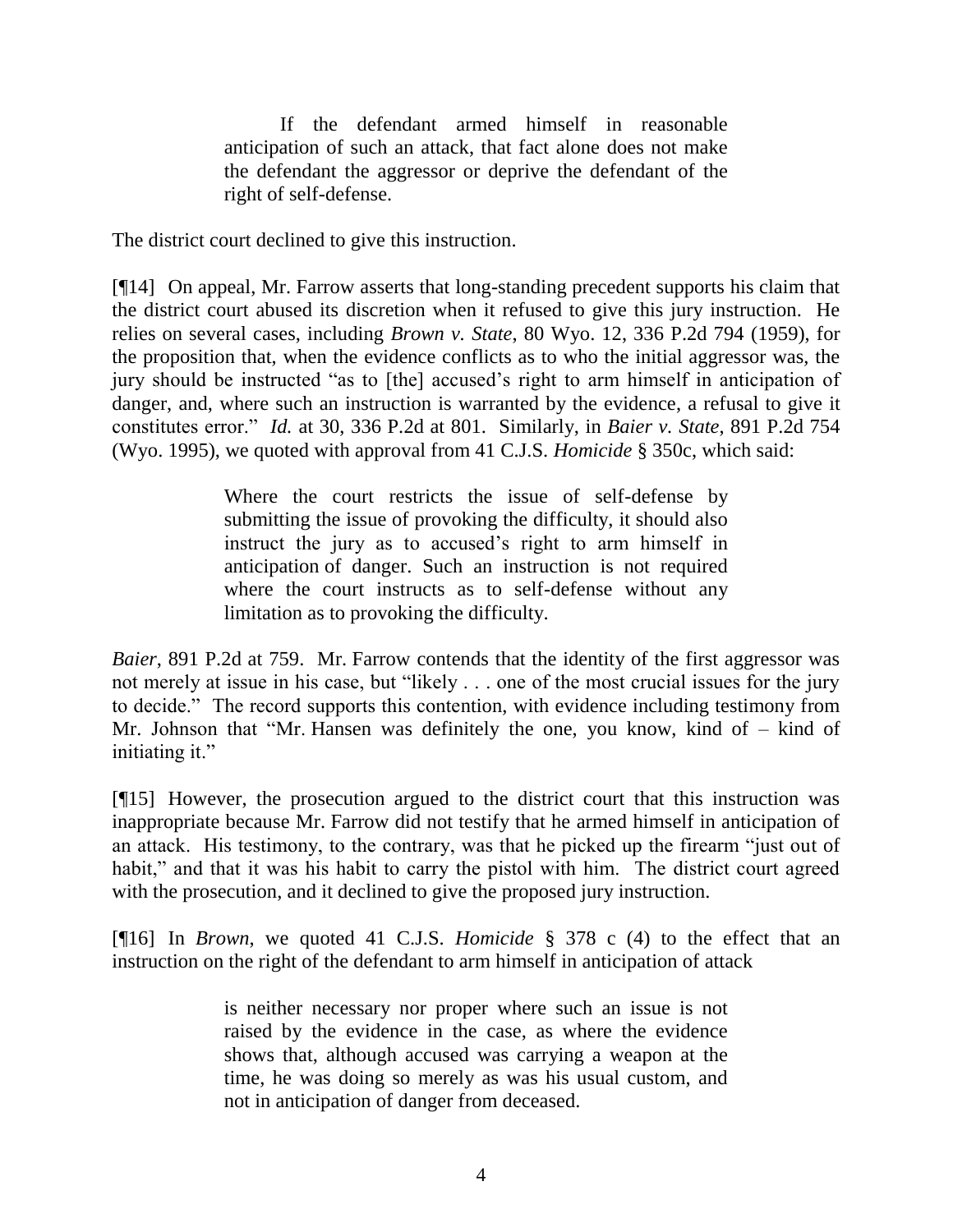*Brown*, 80 Wyo. at 30, 336 P.2d at 800-01.

[¶17] The record includes some evidence that Mr. Farrow had anticipated an attack. For example, Mr. Johnson testified that when he asked about the pistol, Mr. Farrow said he "needed it in case he was attacked." This evidence conflicts with Mr. Farrow's own testimony that he carried the pistol as a matter of habit. In reviewing for abuse of discretion, we view the record "in the light most favorable to that decision and to the prevailing party." *Nicodemus v. Lampert*, 2014 WY 135, ¶ 11, 336 P.3d 671, 674 (Wyo. 2014). The district court gave greater credit to Mr. Farrow's testimony that he carried the pistol as a matter of habit and discounted evidence to the contrary. Viewing the evidence in a light favorable to that decision, we cannot conclude that the district court abused its discretion when it declined to instruct the jury on Mr. Farrow's claimed right to arm himself in anticipation of an attack.

# *2. Determination of Aggressor*

[¶18] Mr. Farrow's second claim of error on the issue of self-defense involves the instruction informing the jury that it must determine whether Mr. Farrow or Mr. Hansen was the aggressor. Instruction No. 22 read in relevant part:

> In considering the claim of self-defense in this case, you must first determine whether the defendant was the aggressor in this case or whether Mr. Hans[e]n was the aggressor in this case. Some sort of physical aggression or a threat of imminent use of deadly force is required before a person will be considered an aggressor. Verbal provocation without more is generally insufficient to justify an initial aggressor.

The jury was further instructed that if it found that Mr. Farrow was the initial aggressor, he was "justified in using deadly force to repel the danger only if he retreated as far as he safely could do before using deadly force." In the alternative, the jury was informed that if it found that Mr. Hansen was the initial aggressor, then Mr. Farrow could "use deadly force only if necessary, and must consider reasonable alternatives under the circumstances."

[¶19] Mr. Farrow contends that the disputed jury instruction improperly required the jury to choose whether Mr. Farrow or Mr. Hansen was the aggressor. In other words, he claims that it was improper to force the jury to conclude that if Mr. Hansen was not the aggressor, then Mr. Farrow had to be. He asserts that the law requires the jury to decide only if the defendant was or was not the aggressor, but that it does not require the jury to decide whether the victim was the aggressor. "The victim is not on trial," Mr. Farrow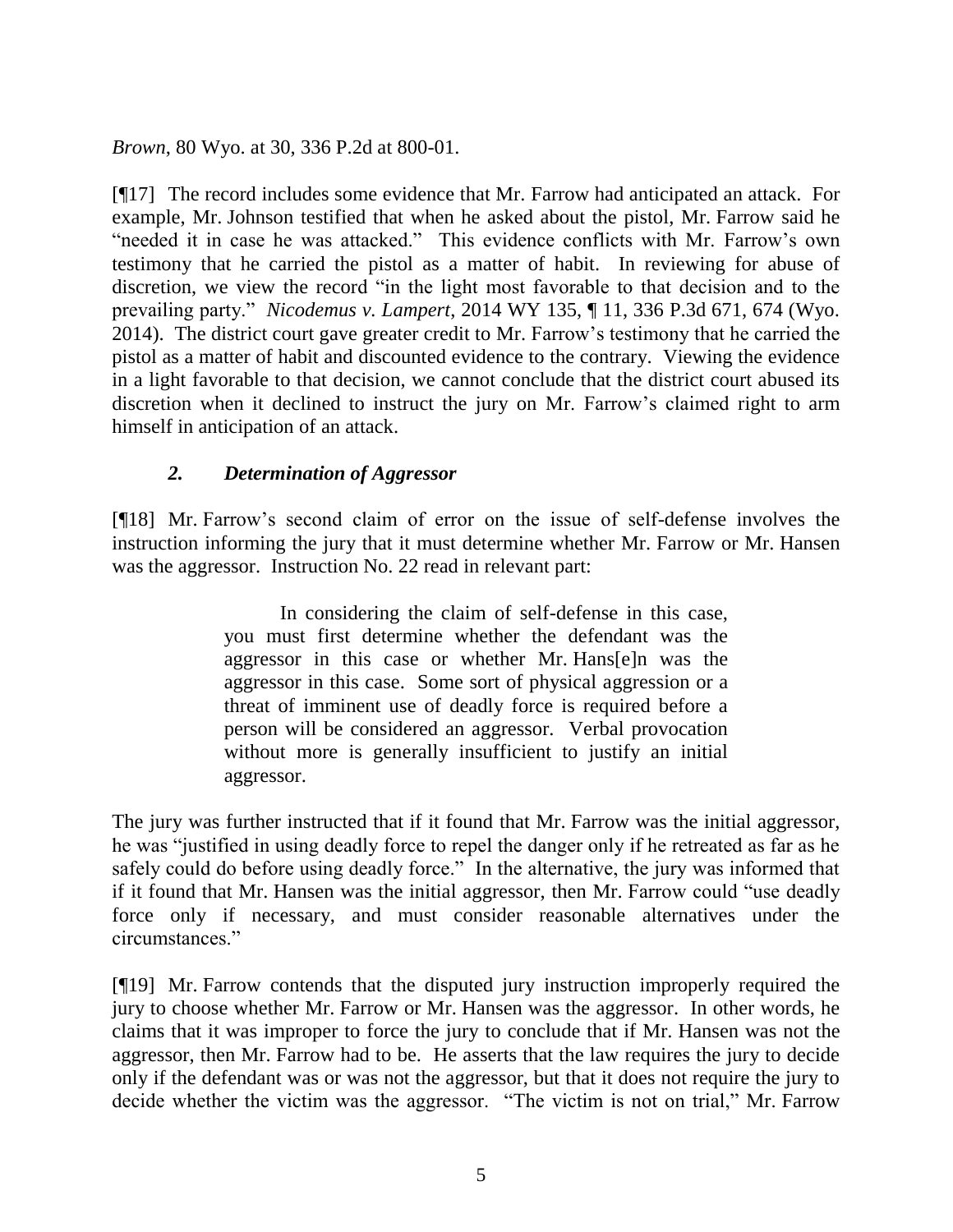maintains, "and a defendant is not required to vilify the victim at trial in order to establish that the defendant was not the aggressor."

[¶20] Mr. Farrow further asserts that because the instruction indicated that either Mr. Farrow or Mr. Hansen had to be the aggressor, the jury was not allowed to consider other possibilities. He posits that both could have been aggressors, or that neither one might have been. Mr. Farrow contends that the jury was misled about the law of self-defense because it was forced to make an artificial choice.

[¶21] As a preliminary matter, we must resolve the parties' disagreement over the standard of review. Mr. Farrow asserts that he objected to this instruction at trial, which would cause us to review for abuse of discretion. The State counters that we should review for plain error because Mr. Farrow's objection at trial was different from his issue on appeal. The record reflects that Mr. Farrow made this objection at trial:

> We do object to this, your Honor. I think this is adequately covered in other instructions. Particularly, I'm concerned with the language . . . . The verbal provocation without more is generally insufficient to justify an initial aggressor. I'm not quite sure exactly what that means but I think it's confusing and unduly emphasizes one aspect of the evidence over the others. We would object to giving this one.

[¶22] We agree with the State that Mr. Farrow's issue on appeal is different from the objection made at trial. "Where the objection was not originally made on the ground now urged, the argument is without force. . . . The objector should lay his finger on the particular point intended to be raised so that the trial court will have notice and an opportunity to cure the alleged error." *Buszkiewic v. State*, 2018 WY 100, ¶ 33, 424 P.3d 1272, 1282 (Wyo. 2018) (quoting *Sanderson v. State,* 2007 WY 127, ¶ 13, 165 P.3d 83, 88 (Wyo. 2007). *See also Ortega v. State*, 966 P.2d 961, 966 (Wyo. 1998) ("The spirit and policy of our rules with reference to jury instructions is to apprise and inform the district court of the purpose of offered jury instructions and of objections to proposed jury instructions so that the court may have an opportunity to correct and amplify them before submission to the jury."). Accordingly, we will review for plain error. As often stated, plain error exists when: "(1) the record clearly reflects the alleged error; (2) the party claiming the error demonstrates a violation of a clear and unequivocal rule of law; and (3) the party proves that the violation adversely affected a substantial right resulting in material prejudice." *Garriott v. State*, 2018 WY 4, ¶ 21, 408 P.3d 771, 780-81 (quoting *Hathaway v. State*, 2017 WY 92, ¶ 29, 399 P.3d 625, 634 (Wyo. 2017) (quoting *Griggs v. State*, 2016 WY 16, ¶ 81, 367 P.3d 1108, 1132-33 (Wyo. 2016))).

[¶23] The instruction challenged by Mr. Farrow appears in the record, satisfying the first requirement of plain error. We ask next if the instruction violated a clear and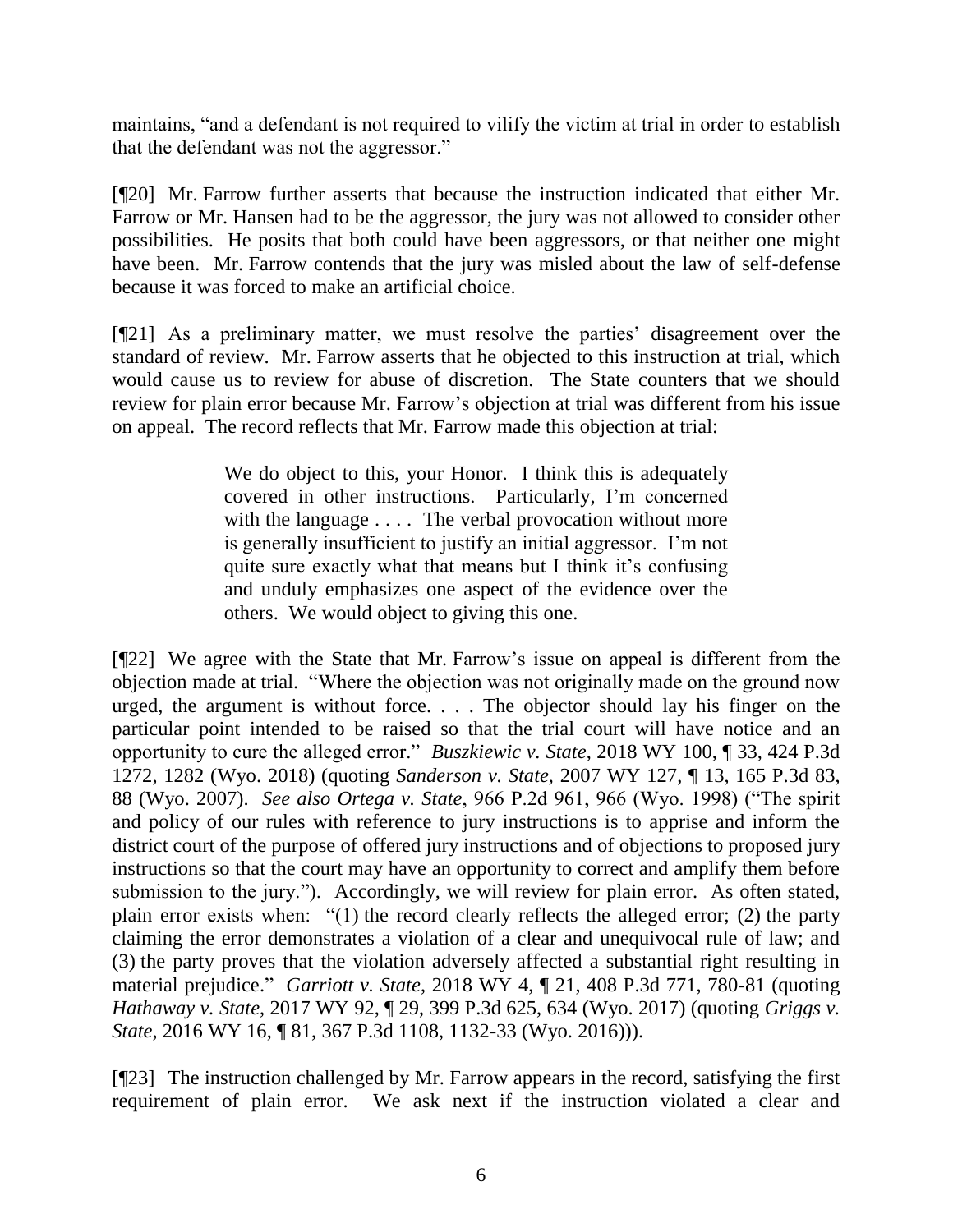unequivocal rule of law. In *Knospler v. State*, 2016 WY 1, 366 P.3d 479 (Wyo. 2016), we reviewed an instruction nearly identical to the one Mr. Farrow challenges:

> In considering the claim of self-defense in this case, you must first determine whether the Defendant was the aggressor in this case or whether Mr. Baldwin was the aggressor in this case. Some sort of physical aggression or a threat of imminent use of deadly force is required before a person will be considered an aggressor. Verbal provocation without more is generally insufficient to justify an initial aggressor.

*Id.*  $\sqrt{25}$ , 366 P.3d at 486. We determined that the instruction was consistent with our precedent, and that the district court did not abuse its discretion in giving it to the jury. *Id*. ¶ 27, 366 P.3d at 487.

[¶24] The instruction at issue in *Widdison v. State*, 2018 WY 18, 410 P.3d 1205 (Wyo. 2018), was also nearly identical to the one challenged by Mr. Farrow:

> In considering the claim of self-defense in this case, you must first determine whether the defendant was the aggressor in this case or whether Mr. Jones was the aggressor in this case. Some sort of physical aggression or a threat of imminent use of deadly force is required before a person will be considered an aggressor. Verbal provocation without more is generally insufficient to justify an initial aggressor.

*Id*. ¶ 35, 410 P.3d at 1216. We found no error. *Id*. ¶¶ 36-39, 410 P.3d at 1217-18.

[¶25] In order to satisfy the second requirement of plain error, Mr. Farrow must show that the challenged instruction violated a clear and unequivocal rule of law. We cannot conclude that the district court violated a clear and unequivocal rule of law in Mr. Farrow's case by giving an instruction nearly identical to the instructions we approved in *Knospler* and *Widdison*. Mr. Farrow has therefore not demonstrated plain error.

[¶26] Further, if Mr. Farrow's argument about giving the jury other options has logical merit, it has no practical impact. He is correct that, in addition to Mr. Farrow or Mr. Hansen being the first aggressor, it is possible that they were both aggressors or that neither one was. However, if both were aggressors, "[o]ur case law also provides that two individuals who mutually agree to fight are both considered aggressors, making a self-defense theory unavailable to either of them." *Coburn v. State*, 2001 WY 30, ¶ 13, 20 P.3d 518, 521 (Wyo. 2001). On the other hand, if neither Mr. Farrow nor Mr. Hansen was the aggressor, then Mr. Farrow had no justification for resorting to self-defense.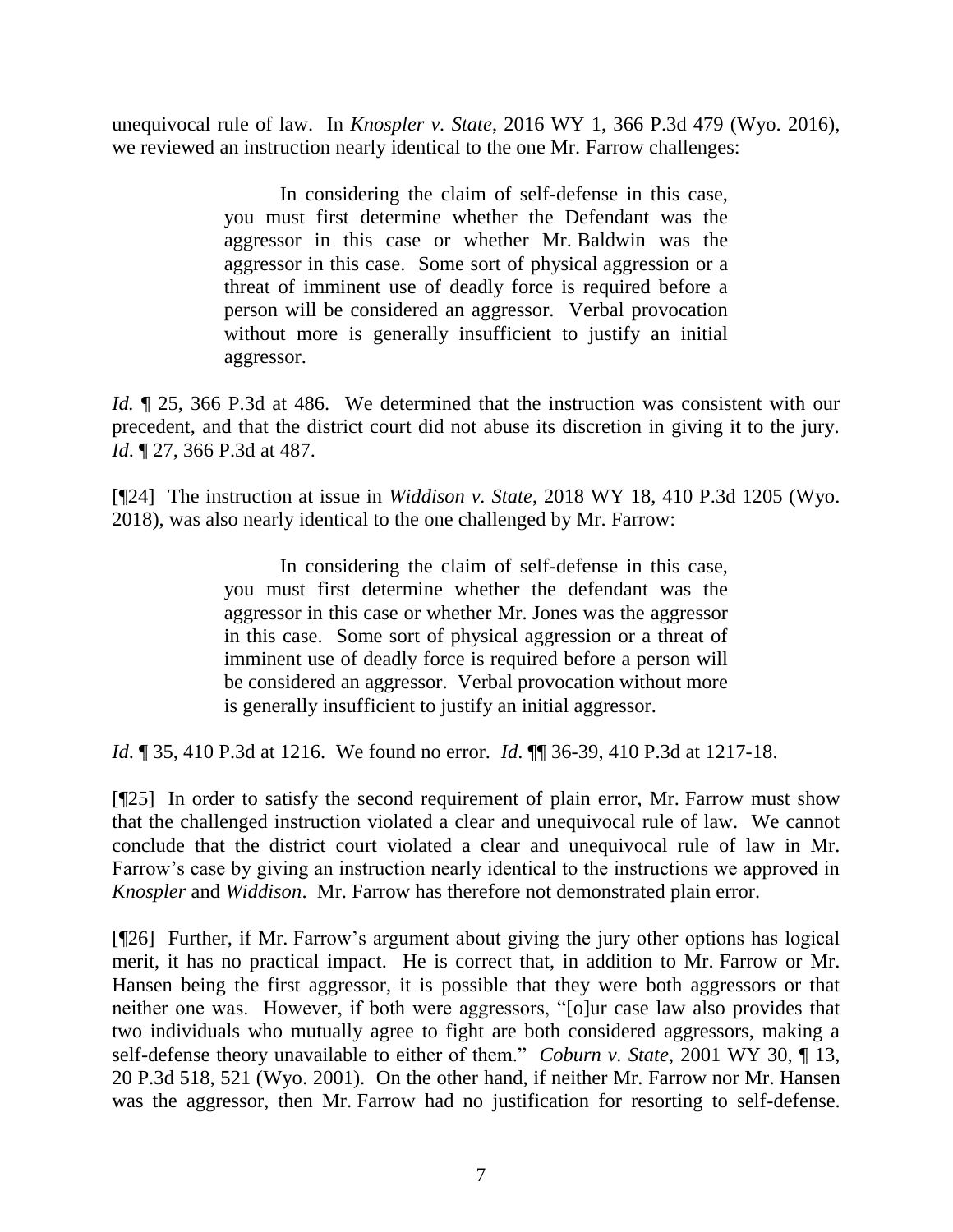*Drennen v. State*, 2013 WY 118, ¶ 36, 311 P.3d 116, 128-29 (Wyo. 2013) ("[O]ne can use deadly force in self-defense only if he has reasonable grounds to believe it is necessary to avoid death or serious bodily harm."). Neither possibility suggested by Mr. Farrow – that both were aggressors or neither was – has any practical impact on his claim of self-defense. We conclude that the district court did not commit plain error by instructing the jury to determine whether Mr. Farrow or Mr. Hansen was the initial aggressor.

# *3. Retreat or Withdraw*

[¶27] Mr. Farrow's third claim of instructional error on the issue of self-defense involves the requirement to retreat or withdraw. The district court gave Instruction No. 23 to the jury:

> Even if the defendant had reasonable grounds to believe and actually did believe that he was in imminent danger of death or serious bodily harm, the defendant was justified in using deadly force to repel the danger only if he retreated as far as he safely could do before using deadly force. The law requires a person to retreat rather than to take the life of an adversary if there was a convenient mode of retreat without increasing his actual or apparent peril. To excuse a failure to retreat, it is necessary that the defendant's peril would be increased, or that it reasonably appeared that it would be increased, by retreat. If you find the defendant could have safely retreated but failed to do so, the defendant cannot rely on the justification of self-defense.

Because Mr. Farrow offered no objection to this instruction at trial, we review for plain error.

[¶28] On appeal, Mr. Farrow relies on *Drennen v. State*, 2013 WY 118, ¶ 30, 311 P.3d 116, 127 (Wyo. 2013), for the proposition that the aggressor in a conflict "must retreat or withdraw" before resorting to self-defense. He objects that the language of the instruction refers only to retreat, but does not also refer to withdrawal. Relying on our statement in *Best v. State*, 736 P.2d 739, 746 (Wyo. 1987), that "retreat is not the same as withdrawal," he claims that the district court committed plain error when it instructed the jury only about retreat and not also about withdrawal.

[¶29] We acknowledge our statement in *Best* that "retreat is not the same as withdrawal." 736 P.2d at 746. We explained that a "'withdrawal' is an abandonment of the struggle and such abandonment must be perceived or made known to the adversary." *Id*. (quoting *State v. Nunn*, 697 S.W.2d 244, 247 (Mo. App. 1985)). Retreat, on the other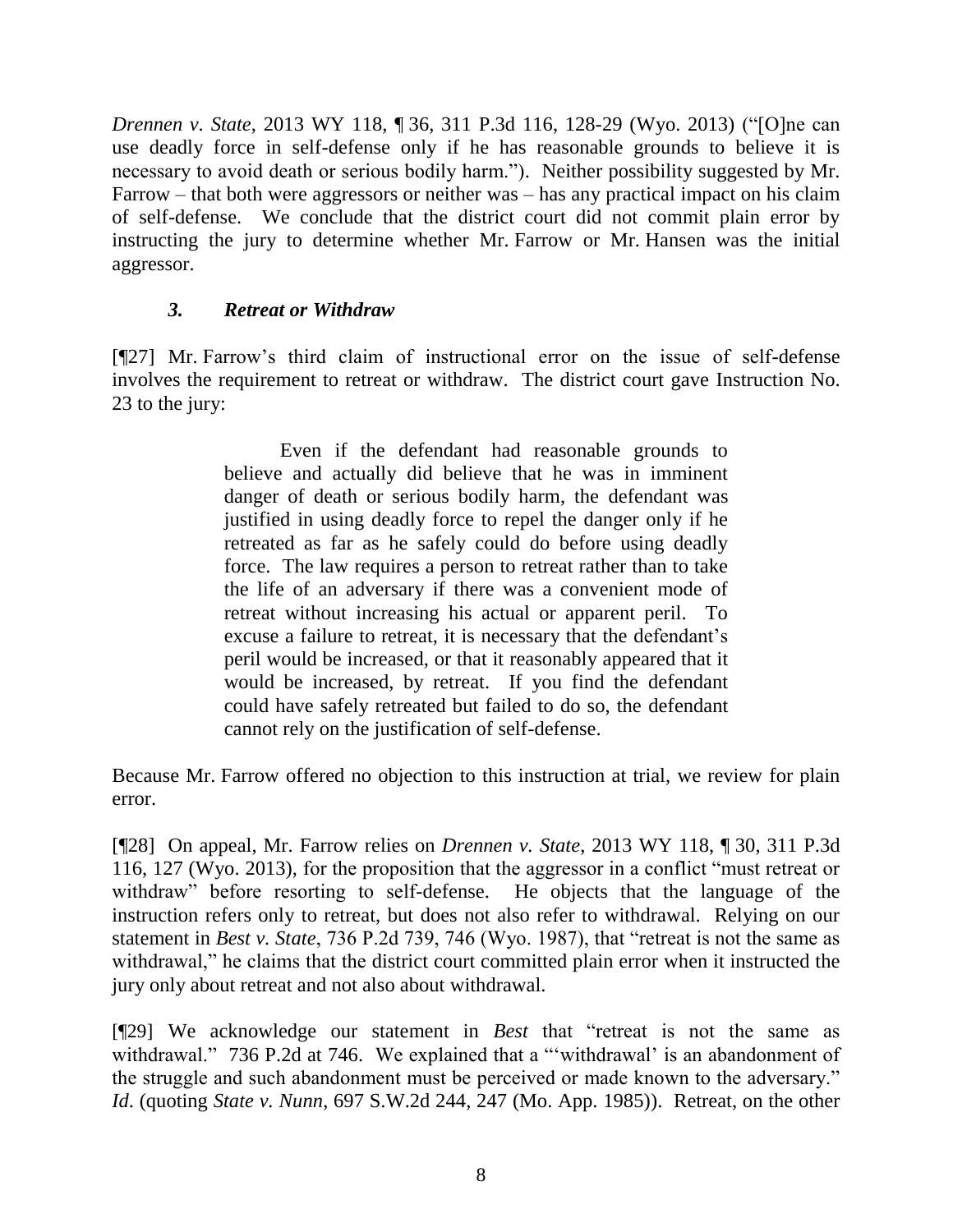hand, is abandonment alone and does not require making that abandonment known to the other party. *See State v. Mayberry*, 226 S.W.2d 725, 727 (Mo. 1990) ("There is a difference between 'withdrawal in good faith' from combat, and a mere 'retreat' which may be and often is a continuance of hostilities.").

[¶30] Mr. Farrow's argument as to this jury instruction is that it referred only to retreat, not to withdrawal. But because withdrawal is something more than retreat, the instruction on retreat held Mr. Farrow to a lower standard than if it had also referred to withdrawal. Even if the instruction was erroneous, the error worked to Mr. Farrow's advantage, not to his prejudice. Accordingly, Mr. Farrow has not demonstrated that the district court committed plain error by giving this instruction.

[¶31] An initial aggressor has the greater burden of withdrawing before resorting to deadly force. Wyoming Criminal Pattern Jury Instruction 8.03A correctly reflects this duty:

> Generally, the right to use self-defense is not available to an aggressor who provokes the conflict. However, if one provokes a conflict but thereafter withdraws in good faith and informs the adversary by words or actions of the desire to end the conflict and is thereafter pursued, that person then has the same right of self-defense as any other person. The person is justified in using force to the same extent that any other person would be who was acting in self-defense.

Wyoming Criminal Pattern Jury Instruction 8.03B is also an accurate explanation of this duty. However, Wyoming Criminal Pattern Jury Instruction 8.08B is inaccurate because it is indicated for use when the defendant is the aggressor, but deals with the duty to retreat rather than the duty to withdraw. Instructions relating to the initial aggressor should use the term "withdraw," as explained in Wyoming Criminal Pattern Jury Instruction 8.03A or 8.03B, not the term "retreat."

# *4. Sudden Heat of Passion*

[¶32] Mr. Farrow also contends that the district court erred by failing to instruct the jury that before it could find him guilty of murder, the State had to prove beyond a reasonable doubt that he did not act in a sudden heat of passion. As this issue was not raised before the district court, we review for plain error. *Schmuck*, ¶ 32, 406 P.3d at 297. The absence of the instruction that Mr. Farrow contends was required is clear in the record. The failure to instruct the jury about sudden heat of passion in an appropriate case is also contrary to our decisions in *Schmuck*, ¶ 28, 406 P.3d at 295, and *Shull v. State*, 2017 WY 14, 388 P.3d 763 (Wyo. 2017), *overruled in part by Schmuck*, ¶ 31, 406 P.3d at 297.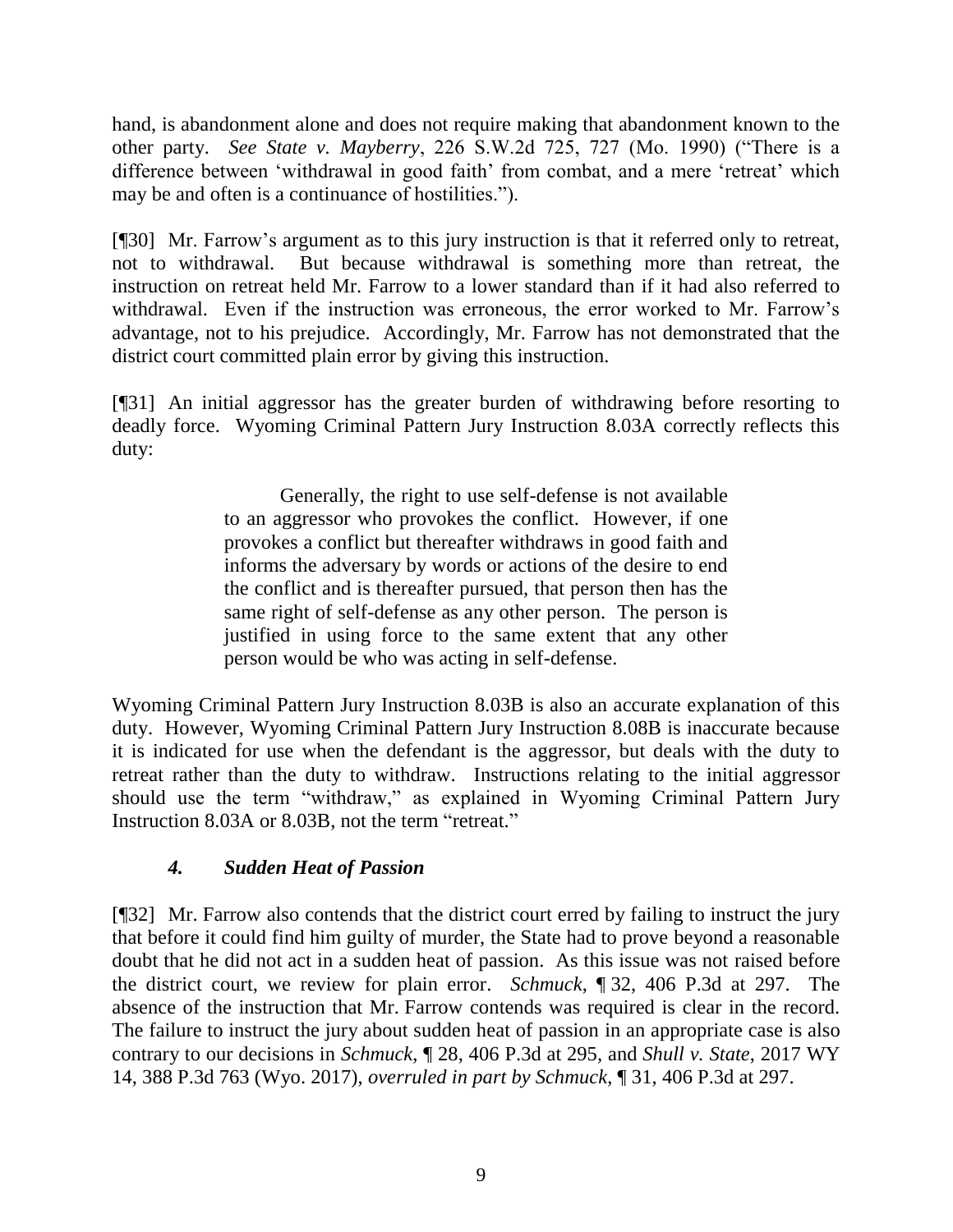[¶33] However, Mr. Farrow was tried in September of 2016. *Shull* and *Schmuck* were not decided until 2017. "We have never addressed the issue of whether an alleged error in jury instructions is evaluated at the time of trial or while the appeal is pending." *Schmuck*, ¶ 34, 406 P.3d at 298 (quoting *Miller v. State*, 2015 WY 68, ¶ 7, 350 P.3d 264, 266 (Wyo. 2015)). We have found it unnecessary to resolve that issue because, in each case in which the issue arose, we concluded that the appellant did not satisfy the third prong of the plain error test, that is, a showing that the violation adversely affected a substantial right resulting in material prejudice. *E*.*g*., *Schmuck*, ¶ 35, 406 P.3d at 298.

[¶34] We are in the same position in Mr. Farrow's case. It is unnecessary for a district court to instruct the jury that the State has the burden of disproving sudden heat of passion if the defendant fails to present evidence to support a finding that the defendant acted in a sudden heat of passion. *Schmuck*, ¶ 33, 406 P.3d at 298 ("[W]hen a defendant presents some evidence that he acted in a sudden heat of passion, the State has the burden to prove its absence.") (citing *Shull*, ¶ 34, 388 P.3d at 771 ("If Shull presented some evidence that he acted in a sudden heat of passion, as the district court must have found he did, the jury should have been told that the State had the burden of proving the absence of a sudden heat of passion.")). Because Mr. Farrow did not satisfy the prerequisite of presenting "some evidence that he acted in a sudden heat of passion," he was not prejudiced by the district court's failure to instruct the jury on the State's burden to disprove that he acted in a sudden heat of passion.

[¶35] The definition of sudden heat of passion is found in Wyoming Criminal Pattern Jury Instruction No. 21.05C:

> "Heat of passion" means such passion as naturally would be aroused in the mind of an ordinarily reasonable person in the same or similar circumstances as those in question which would cause him to act rashly, without reflection or deliberation, and from passion rather than from judgment. The heat of passion must be aroused suddenly, and the act resulting in death must occur while the defendant was acting under the direct and immediate influence of such heat of passion, and before sufficient time has elapsed to permit the heat of passion to cool.

[¶36] As evidence that he acted under a sudden heat of passion, Mr. Farrow points out that he and Ms. Lowham were in, or had been in, a romantic relationship, and that they were living together. He and Ms. Lowham went to a bar together that evening, but she left the bar with another man without telling Mr. Farrow. He later found her in bed and intoxicated at the apartment where a party was taking place. He testified that he wanted to take her away from that apartment, but was unable to do that by himself, and was thwarted in his attempts to get help. In particular, his efforts were thwarted by Mr.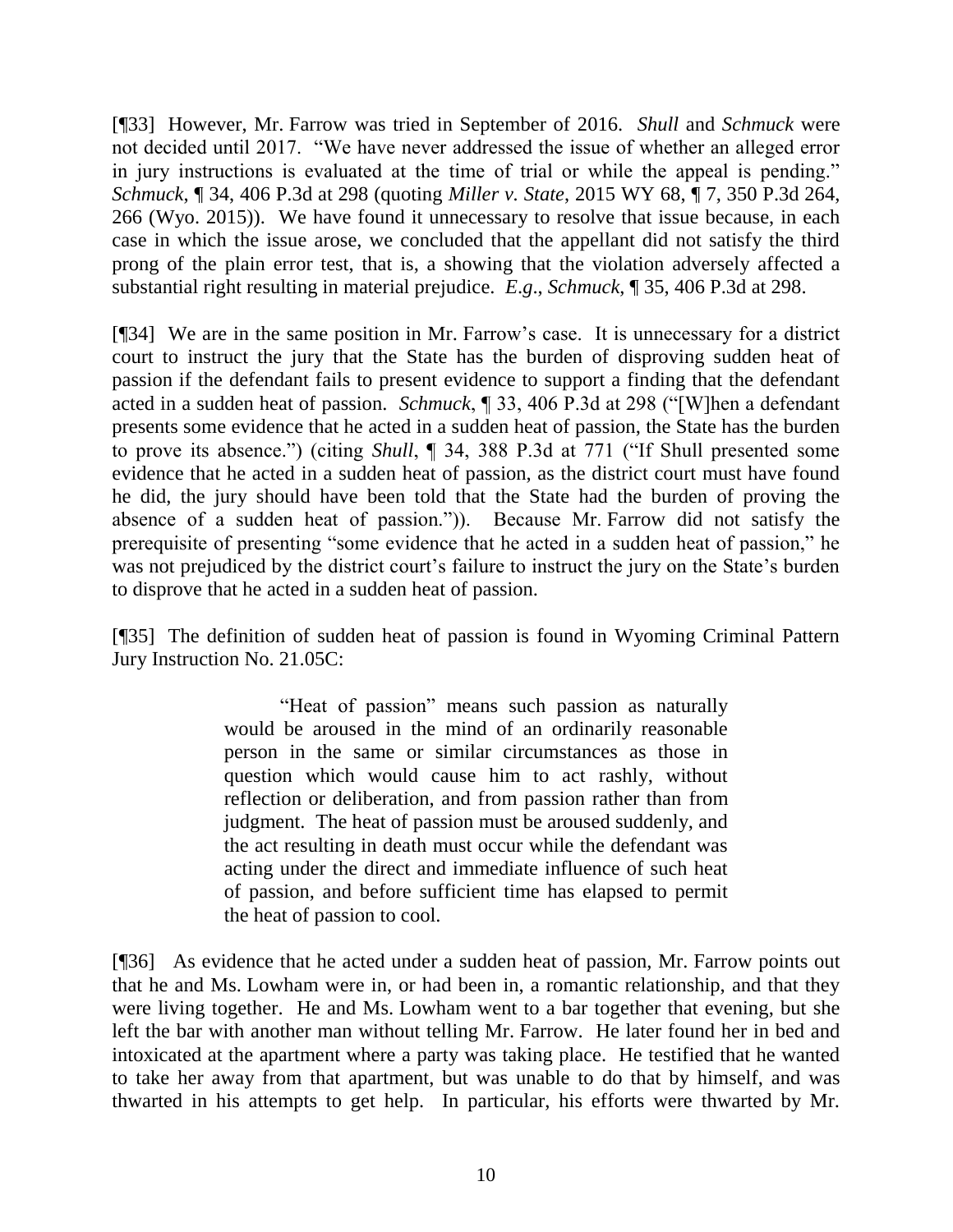Hansen, who tried to provoke a fight with Mr. Farrow by insulting him and calling him names. Mr. Farrow indicated that he felt trapped by the situation, "and it was weird to me that this altercation is happening and nobody really cares or is doing anything."

[¶37] These circumstances are insufficient alone to give rise to a duty to instruct on sudden heat of passion. As stated in the pattern jury instruction, heat of passion must be aroused suddenly. Mr. Farrow waited nearly three hours after Ms. Lowham left the bar before going to the apartment to look for her. Mr. Johnson, who left the bar with Mr. Farrow and talked to him about his relationship with Ms. Lowham, believed that Mr. Farrow was "in a pretty good spot emotionally" and that "everything kind of settled down" before they went to the apartment to look for Ms. Lowham.

[¶38] Several witnesses testified that Mr. Hansen confronted Mr. Farrow and tried to spur him into a fight very soon after Mr. Farrow arrived at the apartment. This continued until Mr. Farrow went back to the bedroom to check on Ms. Lowham. When Mr. Farrow returned from the bedroom, Mr. Hansen immediately confronted him again. In response to Mr. Hansen's efforts to start a fight, Mr. Farrow said, "I'm not going to fight. . . . I don't have any reason to fight." When Mr. Hansen called him a "bunch of names," Mr. Farrow "was trying to ignore him at that time and turn away from him."

[¶39] When someone suggested playing beer pong, Mr. Farrow agreed, because "if a game of beer pong will settle it, [he would] play a game of beer pong." When Mr. Hansen declared, "Well, one way or the other, I'm fucking you up," Mr. Farrow decided:

> I'm done with this and at this point in time I realized the situation wasn't getting better. It wasn't going to get better. And so I was like, I'm done with this. And I turned around and as I turned around, I heard him say, "That's what I thought, bitch." And then I took a step or two and I got struck  $- I - I$  was walking back that way and I got struck in the back really hard.

When struck with this blow, Mr. Farrow felt sharp pain, had difficulty breathing, and felt back spasms. He testified that when he got struck again, he "was in a lot of pain and in fear for my well-being and that's when I drew the gun."

[¶40] Mr. Farrow's testimony does not suggest that he reacted to Mr. Hansen's provocations in a sudden heat of passion. It indicates, rather, that he acted out of pain and fear, and thus in self-defense. Because Mr. Farrow failed to present evidence that he acted in a sudden heat of passion – either as to Ms. Lowham or as to Mr. Hansen – the district court was not required to instruct the jury that the State had the burden of disproving that he acted in a sudden heat of passion. The district court's failure to do so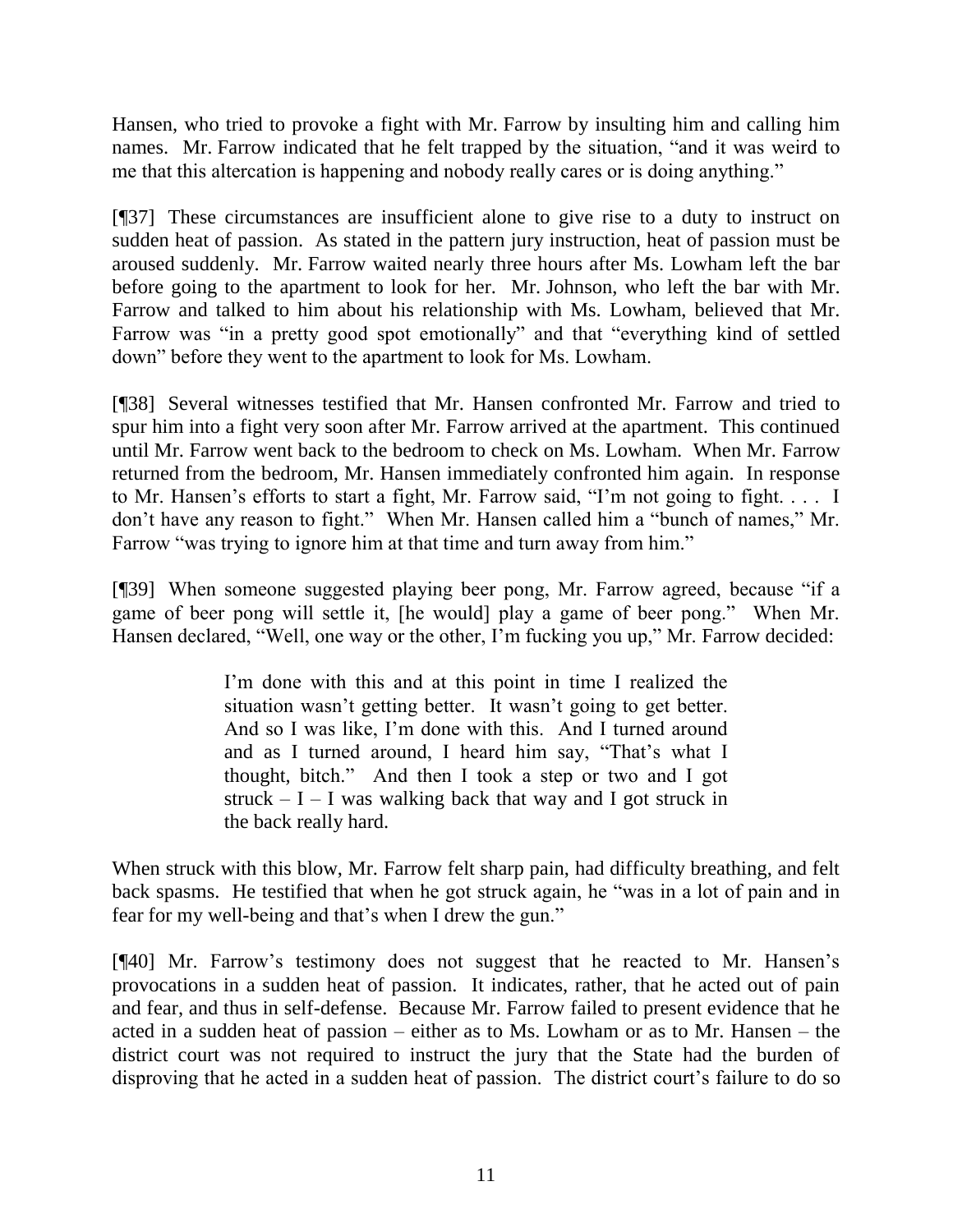did not work to Mr. Farrow's material prejudice, and Mr. Farrow has failed to demonstrate plain error.

# *5. Definition of "Maliciously"*

[¶41] The district court instructed the jury that if it did not find him guilty of first-degree murder, it could still convict him of the lesser included offenses of second-degree murder or manslaughter. It instructed the jury that the elements of the crime of second-degree murder were:

- 1. On or about the 21st day of December 2014
- 2. In Lincoln County, Wyoming
- 3. The Defendant, Wade Richard Farrow
- 4. Purposely and
- 5. Maliciously
- 6. Killed Tony Hansen.

[¶42] In Instruction No. 31, the district court defined "maliciously" as follows:

The term "maliciously" means that the act constituting the offense was done intentionally but without premeditation, was reasonably likely to result in death and was done without legal justification or excuse or recklessly under circumstances manifesting an extreme indifference to the value of human life and was done without legal justification or excuse.

Because the parties disagreed about this instruction and the district court spent substantial time and effort considering it, we review for abuse of discretion.

[¶43] Mr. Farrow contends that this instruction was in error, and the State concedes that it was improper. We agree. We rejected an identically-worded instruction in *Widdison*, explaining that the instruction at issue

> provides two correct statements of the law relating to seconddegree murder—it provides the correct definition of maliciously and states that the act constituting the offense must be done intentionally but without premeditation. *See* Wyo. Stat. Ann. § 6-2-104 (LexisNexis 2017) (whoever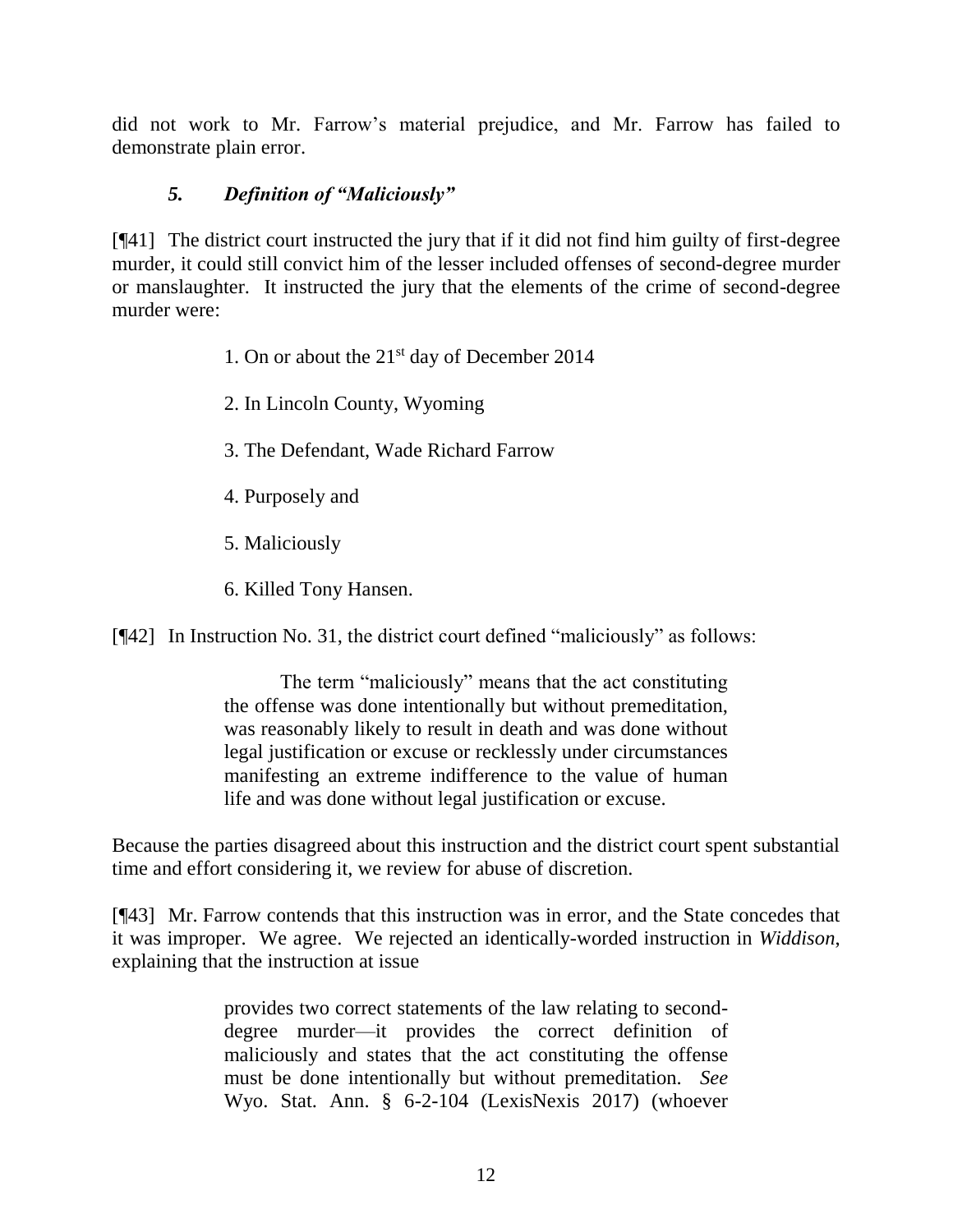"purposely and maliciously, but without premeditation, kills any human being is guilty" of second-degree murder). However, by joining those two statements by the disjunctive "or," the instruction incorrectly gave the jury a choice between two definitions of malice, one of which omitted the necessary concept of reckless indifference. We agree with the State that this violated the clear and unequivocal rule of law set forth in *Wilkerson*.

*Widdison*, ¶ 41, 410 P.3d at 1218. The reference in that quotation is to *Wilkerson v. State*, 2014 WY 136, 336 P.3d 1188 (Wyo. 2014), in which we ruled that "the jury must be instructed that 'malice' means that the act constituting the offense was done recklessly under circumstances manifesting an extreme indifference to the value of human life, *and* that the act was done without legal justification or excuse." *Id.* ¶ 27, 336 P.3d at 1200 (emphasis in original). The definition of "maliciously" given to the jury in Mr. Farrow's case was incorrect and contrary to the rule of law set forth in *Wilkerson* and *Widdison*.

[¶44] That does not end our inquiry, because even if an instruction is given in error, that instruction must be prejudicial to constitute reversible error. *Stocki v. Nunn*, 2015 WY 75, ¶ 21, 351 P.3d 911, 917-18 (Wyo. 2015) (quoting *Brown v. State*, 2015 WY 4, ¶ 40, 340 P.3d 1020, 1031 (Wyo. 2015)).

> "To establish prejudice, the appellant must show a reasonable probability that [he] would have received a more favorable verdict in the absence of the error." [*Snow v. State*, 2009 WY 117, ¶ 34, 216 P.3d 505, 516-17 (Wyo. 2009)] (quoting *Pendleton v. State*, 2008 WY 36, ¶ 11, 180 P.3d 212, 216 (Wyo. 2008)). "In other words, focusing solely on an outcome determination is insufficient; the Court must also look at whether the result of the proceeding was fundamentally unfair or unreliable." *Id.* (internal quotation marks omitted).

*Haire v. State*, 2017 WY 48, ¶ 38, 393 P.3d 1304, 1314 (Wyo. 2017). Significantly, although Mr. Farrow argues that there are "numerous problems with this instruction," he doesn't suggest how these problems worked to his prejudice.

[¶45] The jury in Mr. Farrow's case should have been instructed that "maliciously" means that "the act constituting the offense was done recklessly under circumstances manifesting an extreme indifference to the value of human life, and that the act was done without legal justification or excuse." *Wilkerson*, ¶ 27, 336 P.3d at 1200. The jury's rejection of Mr. Farrow's self-defense claim leaves no doubt that it found no legal justification or excuse for Mr. Farrow's actions. Based on the evidence of record, we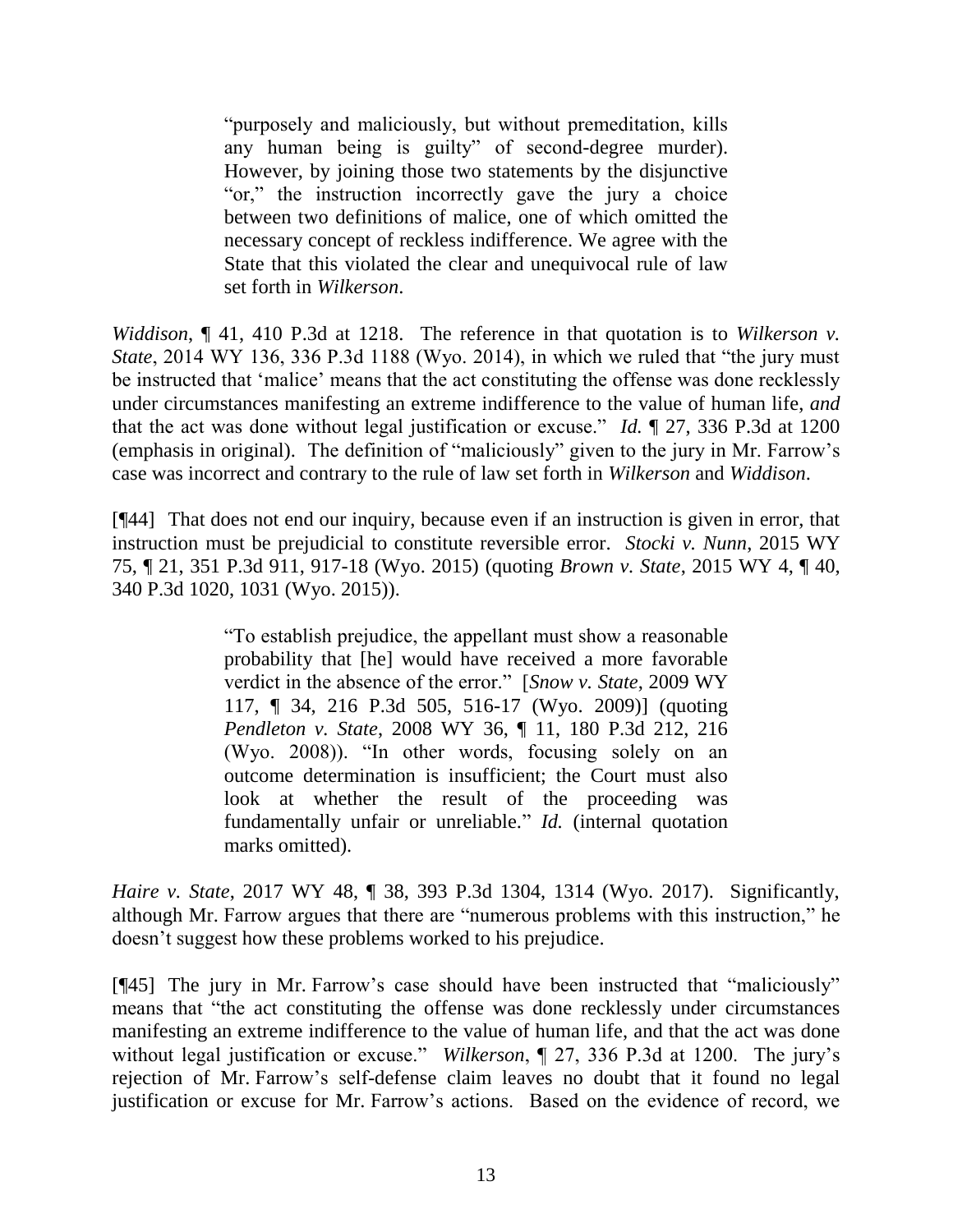have no doubt that it also found that Mr. Farrow acted recklessly under circumstances manifesting an extreme indifference to the value of human life

[¶46] In *Johnson v. State*, 2015 WY 118, 356 P.3d 767 (Wyo. 2015), we upheld Mr. Johnson's attempted first-degree murder conviction "because whether or not the malice instruction given in his case violated clearly established law, Mr. Johnson cannot show that he was materially prejudiced."<sup>1</sup> *Id.*  $\llbracket 21, 356 \text{ P.3d}$  at 773. We concluded that Mr. Johnson was not materially prejudiced because "[t]he evidence presented was more than sufficient to persuade a reasonable jury that Mr. Johnson acted with the intent to kill, without legal justification or excuse, and in a manner indicating hatred, ill will or hostility." *Id*. ¶ 24, 356 P.3d at 773.

[¶47] The State presented evidence in *Johnson* that he went to the victim's apartment and attacked him with a knife, stabbing him repeatedly in the chest, stomach, groin, and arms, inflicting wounds that were severe and life-threatening. He tried to cut the victim's throat. The State called a witness who testified that Mr. Johnson said he intended to kill the victim because he was a child molester. "Considering this evidence, we conclude[d] no reasonable probability existed that the verdict would have been more favorable to Mr. Johnson but for the challenged instruction." *Id*. ¶ 22-24, 356 P.3d at 773.

[¶48] We similarly conclude that the evidence in Mr. Farrow's case leaves no reasonable probability that the verdict would have been more favorable to Mr. Farrow without the erroneous definition of "maliciously." Several eye-witnesses to the shooting testified that Mr. Hansen fell flat on his back and stopped moving after being hit by Mr. Farrow's first shot. However, Mr. Farrow did not stop shooting. Instead, he positioned himself "straight over the top" of Mr. Hansen, steadied both hands on the pistol, and fired the remaining six rounds into his body. Eye-witness accounts to this effect were corroborated by evidence that there were bullet holes in the rugs and floor onto which Mr. Hansen fell after the first shot. One spent bullet was found under the rug and on top of the carpeting, and another embedded in the carpet. A third spent bullet went through both the rugs and the carpeting and was embedded in the floor below.

[¶49] This evidence was more than sufficient for a reasonable jury to find that Mr. Farrow acted "recklessly under circumstances manifesting an extreme indifference to the value of human life." *Wilkerson*, ¶ 27, 336 P.3d at 1200. In addition, as indicated above, the jury rejected Mr. Farrow's self-defense claim, indicating that it found no legal justification or excuse for Mr. Farrow's actions. Accordingly, while the jury was given an incorrect definition of "maliciously," Mr. Farrow cannot show he was prejudiced by

<sup>1</sup> We recognize that the definition of "maliciously" for purposes of first-degree murder, as in *Johnson*, is somewhat different from the definition of "maliciously" for purposes of second-degree murder, as in Mr. Farrow's case. However, the question in both cases is whether the defendant was materially prejudiced when the jury was given an incorrect definition of the term "maliciously."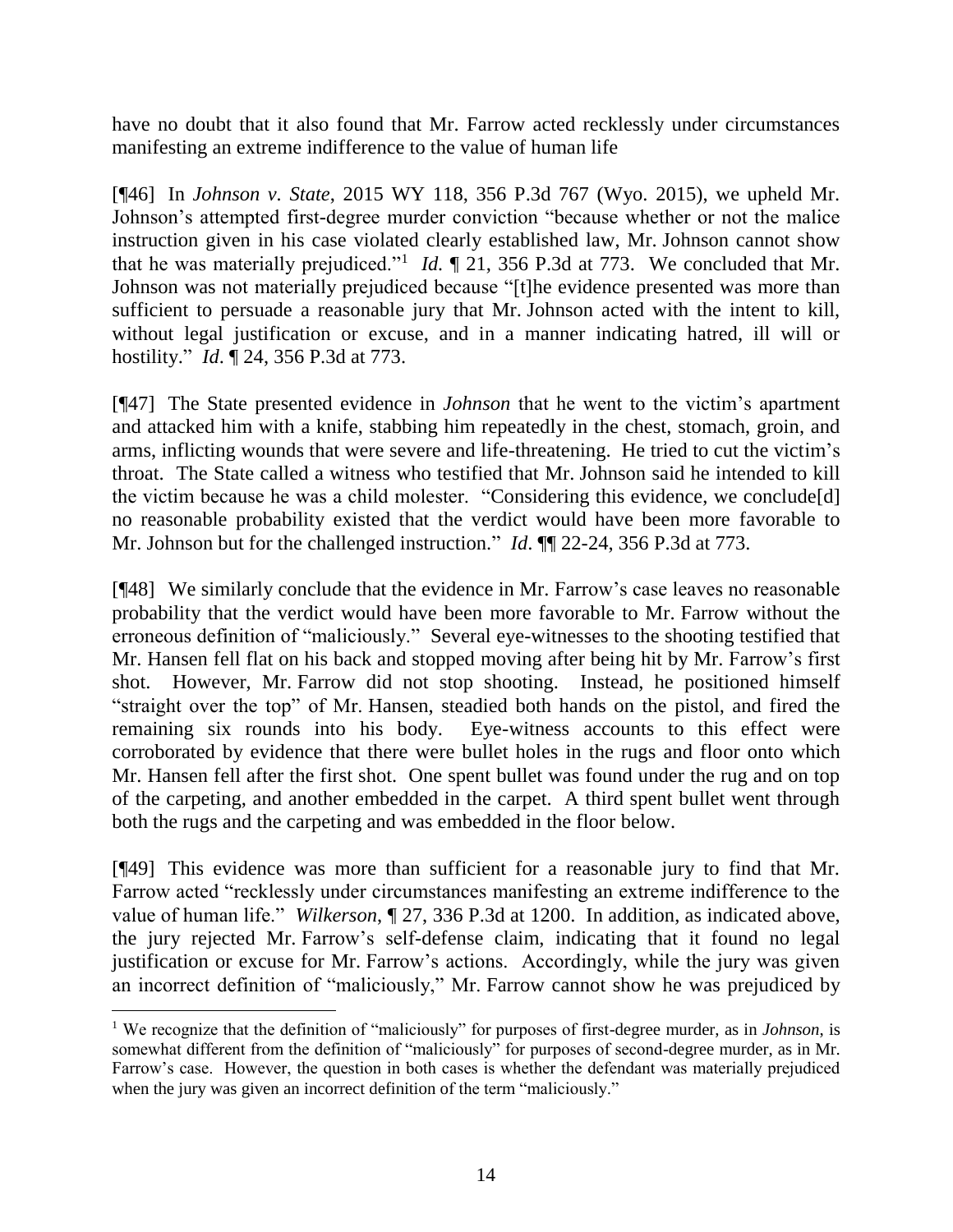the error because the evidence of record convincingly establishes that Mr. Farrow's actions satisfied both prongs of the correct definition of "maliciously." The instructional error is therefore not reversible error.

# *B. Exclusion of testimony of specific instances of conduct relating to the victim's character for violence*

[¶50] At trial, Mr. Farrow called Perfecto Sandoval as a witness. The prosecution objected that the testimony would be inadmissible hearsay, based on its understanding that Mr. Sandoval would testify that he heard Mr. Hansen say he was seeking a fight on the night of the incident. It moved for an offer of proof from Mr. Farrow so that the district court could determine the admissibility of the proposed testimony.

[¶51] Defense counsel represented that Mr. Sandoval would testify

that he spoke with Tony Hansen the day of the incident. He will testify that Mr. Hansen told him that he . . . was looking to get into a fight. He was – he will testify that Mr. Hansen was well known for fighting and that he often exhibited violent behavior towards others.

The district court ruled that Mr. Sandoval could testify "about his knowledge of the reputation of Mr. Hansen," but could not testify "concerning any statements or anything that Mr. Sandoval had with Mr. Hansen concerning any fights." Noting that the "gravamen" of Mr. Sandoval's testimony was about Mr. Hansen's statements, defense counsel decided not to call Mr. Sandoval as a witness.

[¶52] Mr. Farrow asserts that the district court erred in excluding Mr. Sandoval's testimony about Mr. Hansen's statement that he wanted to get into a fight. We review this evidentiary ruling for an abuse of discretion. *Hannon v. State*, 2004 WY 8, ¶ 13, 84 P.3d 320, 328 (Wyo. 2004). We afford considerable deference to a trial court's rulings on the admissibility of evidence, and we will not disturb the trial court's ruling if there is a legitimate basis for it. *CL v. ML*, 2015 WY 80, ¶ 15, 351 P.3d 272, 277 (Wyo. 2015). Even if we find an abuse of discretion in an evidentiary ruling, that constitutes reversible error only if it was prejudicial. *Garriott*, ¶ 20, 408 P.3d at 780. An error is prejudicial if there is a reasonable possibility that the verdict might have been more favorable to the defendant if the error had not been made. *Id*. Mr. Farrow further contends that the district court's ruling denied him of his constitutional right to present a complete defense. We review this constitutional issue de novo. *Hannon*, ¶ 13, 84 P.3d at 328.

[¶53] On appeal, Mr. Farrow contends that W.R.E. 405(b) explicitly allows a defendant to present evidence of specific instances of the victim's conduct to show that the victim was the first aggressor. W.R.E. 405(b) provides that "[i]n cases in which character or a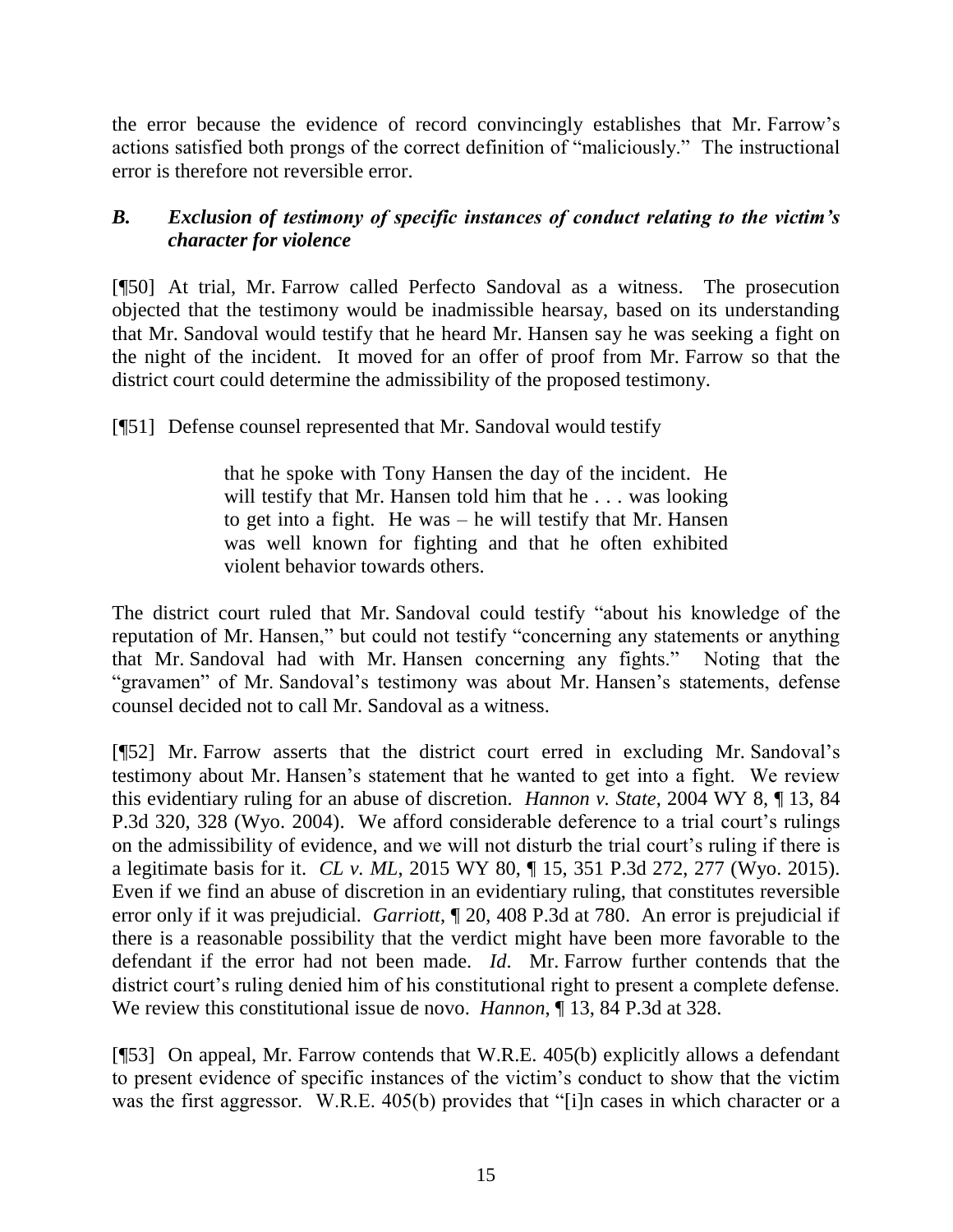trait of character of a person is an essential element of a charge, claim, or defense, or is in issue under Rule 404(a)(2), proof may also be made of specific instances of his conduct." On this basis, Mr. Farrow claims that the district court erred in excluding Mr. Sandoval's testimony about Mr. Hansen's statement.

[¶54] W.R.E. 405(b) allows evidence of "specific instances of . . . conduct." We question whether Mr. Hansen's statement was "conduct" meant to be covered by this rule. However, because we decide this issue on other grounds, we need not answer that question here.

[¶55] The State counters that Mr. Sandoval's testimony about Mr. Hansen's statement was properly excluded as hearsay. W.R.E. 802 provides that hearsay evidence is generally inadmissible. However, W.R.E. 803(3) provides a potentially applicable exception, allowing the admission of hearsay if it is a statement "of the declarant's thenexisting state of mind, emotion, sensation, or physical condition." Again, because we decide this issue on other grounds, we need not decide if this hearsay exception applies to Mr. Sandoval's testimony.

[¶56] Further, we do not need to decide whether the district court's ruling was an abuse of discretion. An erroneous evidentiary ruling is reversible error only if it was prejudicial. *Garriott*, ¶ 20, 408 P.3d at 780. The record in this case makes clear that Mr. Farrow suffered no prejudice from the district court's decision to exclude Mr. Sandoval's testimony about Mr. Hansen's statement that he wanted to get into a fight.

[¶57] Four witnesses at Mr. Farrow's trial testified that Mr. Hansen tried to goad Mr. Farrow into a fight. Given this evidence, Mr. Sandoval's testimony that Mr. Hansen said he wanted to get into a fight was not only cumulative, but also more remote in time from the confrontation between Mr. Farrow and Mr. Hansen than the eye-witness accounts. There is no reasonable probability that the verdict would have been more favorable to Mr. Farrow if the district court had allowed Mr. Sandoval's testimony. Mr. Farrow has not demonstrated that the district court's evidentiary ruling constituted reversible error.

[¶58] This conclusion is fatal to Mr. Farrow's constitutional claim. "The United States Constitution guarantees criminal defendants a meaningful opportunity to present a complete defense." *Bush v. State*, 2008 WY 108, ¶ 59, 193 P.3d 203, 217 (Wyo. 2008) (citing *Crane v. Kentucky*, 476 U.S. 683, 690, 106 S.Ct. 2142, 2146, 90 L.Ed.2d 636 (1986)). However, a trial court does not violate a defendant's constitutional right to present a complete defense if its exclusion of evidence does not prejudice him. *See Toth v. State*, 2015 WY 86A, ¶ 43, 353 P.3d 696, 709-10 (Wyo. 2015).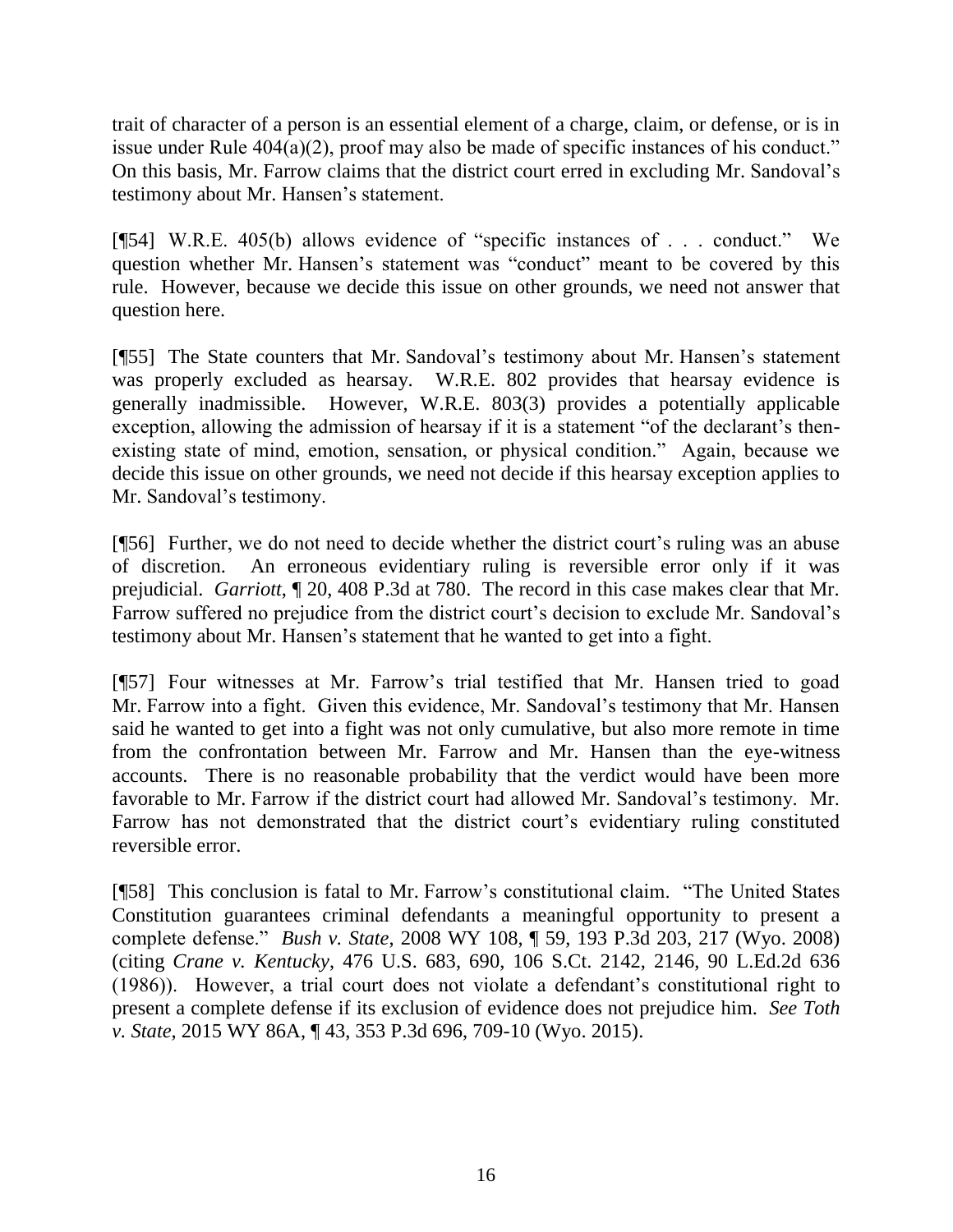# *C. Prosecutorial misconduct*

[¶59] Mr. Farrow's next claim is that he was prejudiced by prosecutorial misconduct when the prosecutors misrepresented Wyoming law on self-defense. Mr. Farrow did not object to the prosecutors' remarks during trial, and accordingly, we review for plain error. *Brown v. State*, 2014 WY 104, ¶ 19, 332 P.3d 1168, 1174-75 (Wyo. 2014); *Barela v. State*, 787 P.2d 82, 83 (Wyo. 1990). Again, in order for an appellant to establish plain error, the record must clearly reflect the alleged error, the appellant must demonstrate a violation of a clear and unequivocal rule of law, and the appellant must prove that the violation adversely affected a substantial right resulting in material prejudice. *Garriott*, ¶ 21, 408 P.3d at 780.

[¶60] Mr. Farrow's assertion of prosecutorial misconduct is two-phased. He first claims in a very specific argument that the prosecutors incorrectly told the jury that he had the burden of proof as to certain aspects of his self-defense claim. He claims secondly in a less focused argument that the prosecution "informed the jury that it must hold the fact that Mr. Farrow went to the party after having armed himself, and then failed to leave the party prior to the escalation of physical violence against Mr. Farrow's claim of selfdefense, in contradiction of Wyoming law."

[¶61] In the first phase of his prosecutorial misconduct claim, Mr. Farrow objects to the prosecutor's statement concerning self-defense in closing argument that: "Now, let me talk a little bit about self-defense.... We have to show that it was done – the act was done without legal justification or excuse. Mr. Farrow has to show that he didn't have any other options." He also objects to the prosecution's statement in rebuttal that "Mr. Farrow has to prove that he's in fear for his life before he resorts to deadly force."

[¶62] The prosecutors' statements are plainly misstatements of Wyoming law. Mr. Farrow did not bear any burdens of proof. "The defendant has an initial burden of making a prima facie case that he acted in self-defense; however, once that minimal burden is satisfied, the State has the burden of proving beyond a reasonable doubt that the defendant did not act in self-defense." *Drennen*, ¶ 22, 311 P.3d at 125. Indeed, it is a "basic premise in our criminal law . . . that the burden of proof rests upon the State and never shifts." *Rodriguez v. State*, 2010 WY 170, ¶ 11, 245 P.3d 818, 822 (Wyo. 2010) (quoting *Harper v. State*, 970 P.2d 400, 405 (Wyo. 1998)). Contrary to the prosecutors' statements, Mr. Farrow did not have to show that he had no other options, and he did not have to prove that he was in fear for his life to justify acting in self-defense. The error Mr. Farrow alleges is clearly reflected in the record, and we agree with him that the prosecutors' statements violated a clear and unequivocal rule of law.

[¶63] We turn then to the third question under plain error: whether Mr. Farrow has proven that he was materially prejudiced by this violation.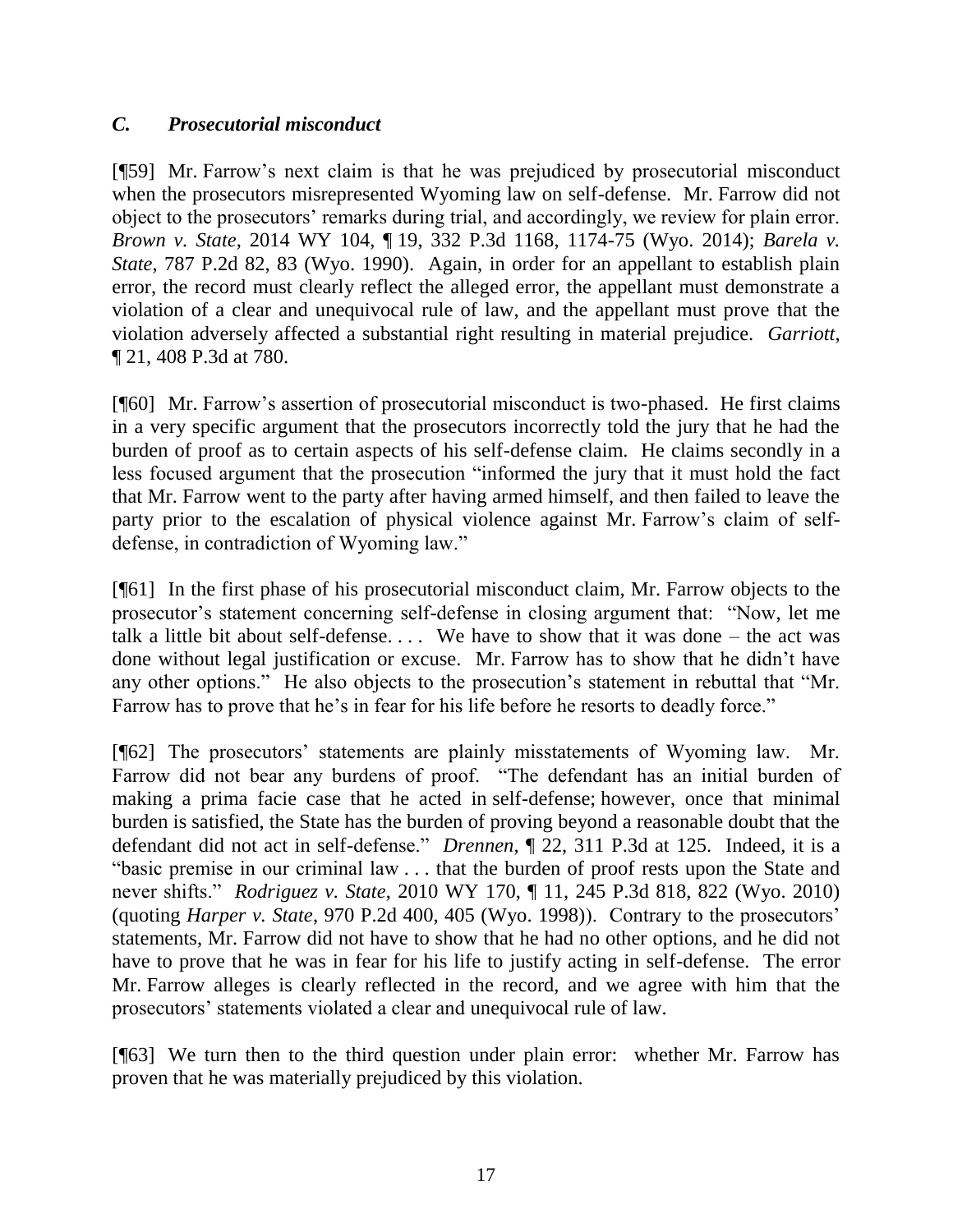"To establish prejudice, the appellant must show a reasonable probability that [he] would have received a more favorable verdict in the absence of the error." [*Snow v. State*, 2009 WY 117, ¶ 34, 216 P.3d 505, 516-17 (Wyo. 2009)] (quoting *Pendleton v. State*, 2008 WY 36, ¶ 11, 180 P.3d 212, 216 (Wyo. 2008)). "In other words, focusing solely on an outcome determination is insufficient; the Court must also look at whether the result of the proceeding was fundamentally unfair or unreliable." *Id.* (internal quotation marks omitted).

*Haire*, ¶ 38, 393 P.3d at 1314.

 $\overline{a}$ 

[¶64] The prosecutors' remarks about burdens of proof were brief and fleeting. Moreover, the jury was correctly informed numerous times about the correct burdens of proof. For example, in his opening statement, defense counsel articulated the correct burden of proof: "The State has a heavy burden in this case to show that [Mr. Farrow] didn't act in self-defense. That's the burden – that's one of their burdens of proof. They have to show that Mr. Farrow did not act in self-defense." The district court, in Instruction No. 18, instructed the jury on the correct burden of proof: "Before the defendant may be convicted of any crime, the State must prove beyond a reasonable doubt that the defendant did not act in self-defense." We presume that the jury followed its instructions. *Guy v. State*, 2008 WY 56, ¶ 19, 184 P.3d 687, 694 (Wyo. 2008). The misstatements were a small part of an otherwise lengthy trial and closing argument, and the prosecutor did not argue that the jury should reject Mr. Farrow's defense of selfdefense because he failed to carry his nonexistent burden. *See Mazurek v. State*, 10 P.3d 531, 539 (Wyo. 2000) (one of the factors to consider in weighing prejudice is "whether the remarks were isolated or extensive"). Rather, the State focused its argument on why his self-defense claim failed: because there were reasonable alternatives available to Mr. Farrow. Finally, the jury was confronted with a situation where the victim, who was approximately six inches shorter and forty pounds lighter than Mr. Farrow, used his fists and Mr. Farrow responded with a gun. On this record, there is no reasonable probability that the jury would have reached a verdict more favorable to Mr. Farrow if the prosecutors had not made the two mistaken statements.<sup>2</sup>

<sup>2</sup> We are also reluctant to find plain error within closing argument "lest the trial court becomes required to control argument because opposing counsel does not object." *Trujillo v. State,* 2002 WY 51, ¶ 4, 44 P.3d 22, 24 (Wyo. 2002) (citation omitted). The proper avenue to correct the State's misstatements is to object and have the court issue a curative instruction. *See Dice v. State*, 825 P.2d 379, 384 (Wyo. 1992) ("The first responsibility for the deterrence of contended improper conduct by the prosecution belongs to appellant's trial counsel. The prompt objection to misconduct allows the trial court to weigh the impact of the comments and assess curative measures."). As discussed in ¶ 65 *infra*, defense counsel clearly and correctly recognized the State's misstatements in his closing argument.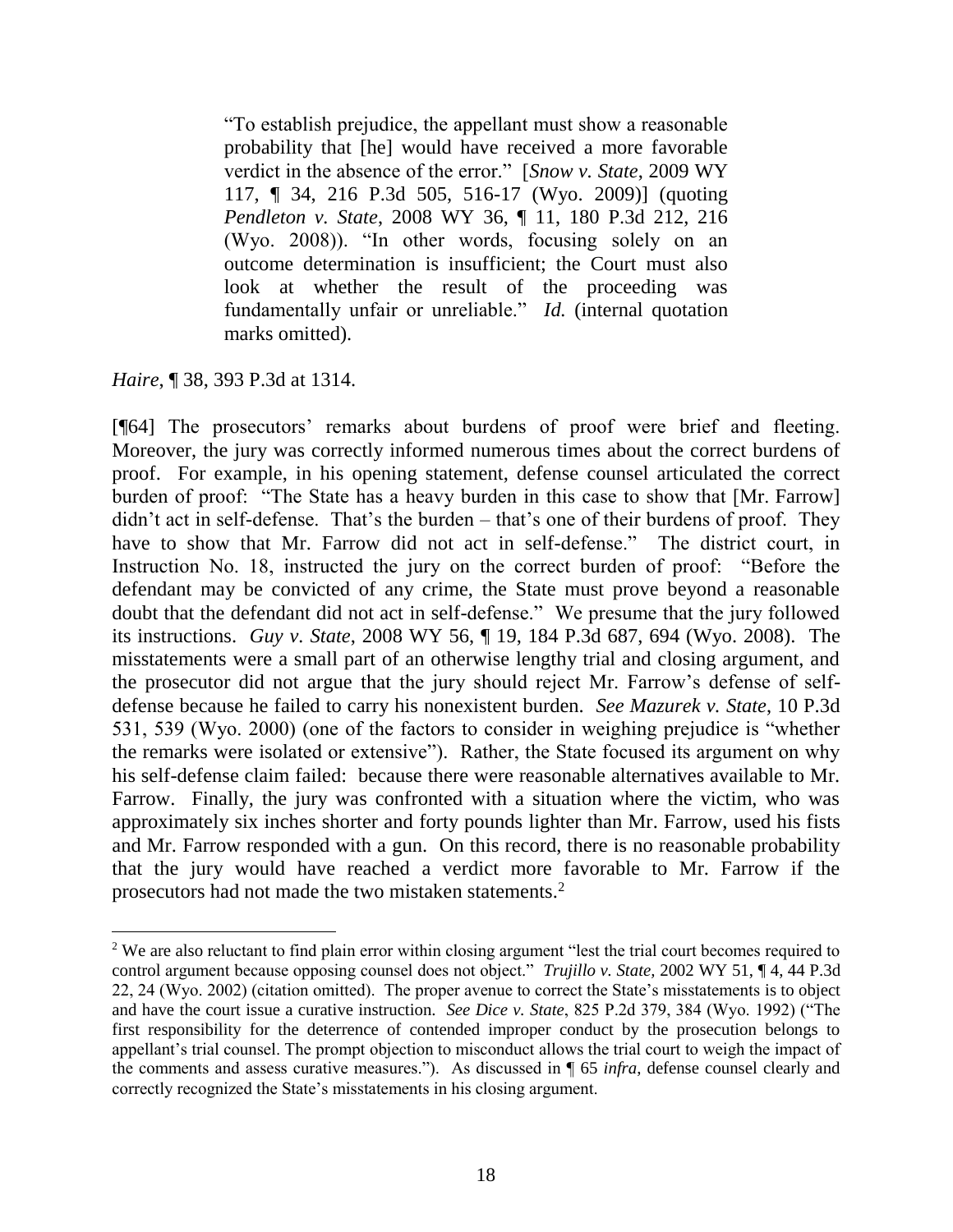[¶65] Further, in defense counsel's closing argument, he pointed out the prosecutors had "misrepresented" the law on burdens of proof:

> [The prosecutor] also misrepresented some things about – and this is just – this is – and again, I hadn't even planned to talk about this. I was shocked to hear that he said this. . . . He said that Mr. Farrow must prove that he had options, that he must prove that he had alternatives. Mr. Farrow doesn't have to prove anything. . . .

> [The prosecutor] kept saying, "Mr. Farrow must show this. Mr. Farrow must show that." He doesn't have to show a thing. And that's what this instruction is about. No.  $18, \ldots$ before the Defendant may be convicted of any crime the State must prove beyond a reasonable doubt that the Defendant did not act in self-defense. That's their burden. It's a heavy – it's the heaviest burden in the law.

Defense counsel was able to discredit the prosecution's case by attacking the prosecutors' misstatements. Arguably, this worked to Mr. Farrow's advantage, not to his material prejudice. *See Mazurek*, 10 P.3d at 539 (considering "whether the failure to object could have been the result of tactical decisions"). Accordingly, we conclude that Mr. Farrow has not shown material prejudice, and so has failed to establish plain error.

[¶66] In the second phase of his prosecutorial misconduct claim, Mr. Farrow asserts in his brief that the "law in Wyoming is clear" that

> a defendant does not need to curtail his activity or leave a place he has a legal right to be, in response to a bully or being bullied in order to avail himself of the right to self-defense. The fact that the defendant did not flea [sic] or cower in the face of being threatened is irrelevant when weighing his right to self-defense.

To support his assertion, he relies on *State v. Bristol*, 53 Wyo. 304, 84 P.2d 757 (1938). In that case, the defendant had helped eject the intoxicated victim from a liquor store and cocktail lounge. The victim later returned and proceeded to abuse the defendant verbally, threatening to "stomp his face in" when the defendant left the premises. *Id*. at 312, 84 P.2d at 758-59. The defendant took a gun with him when he left the premises and went to a café. Although the defendant claims to have been unaware of this, the victim was in the same café. *Id*. at 313, 84 P.2d 759. The victim physically attacked the defendant, who shot him. *Id*. at 315, 84 P.2d at 760.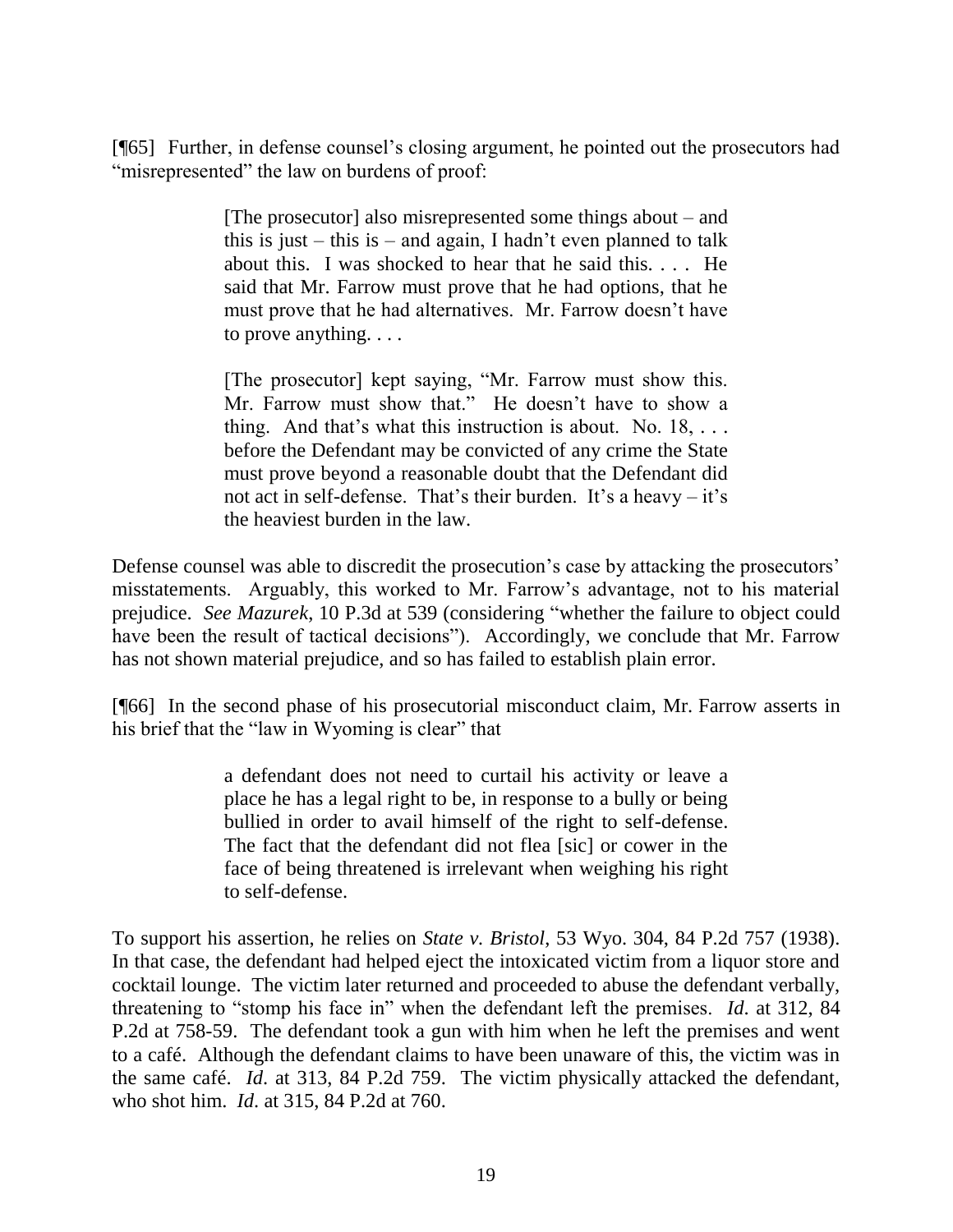[¶67] The State claimed that the defendant was the aggressor because he armed himself and went to where the victim was. *Id*. at 318, 84 P.2d at 761. We rejected that claim. We said that the café was a public place and that it was not an "unlawful or wrongful act for the defendant to go there." *Id*. at 320, 84 P.2d at 762. Because the defendant had a right to be at the café, he also had the right to stay there despite the presence of the victim. *Id*. at 323, 84 P.2d at 763. In sum, "neither the fact of arming himself, nor the fact of going to the [café], even if he knew that the deceased was there, was sufficient to deprive the defendant of the right of self-defense." *Id.* at 327-28, 84 P.2d at 765.

[¶68] Mr. Farrow asserts that statements by the prosecution during closing argument improperly asserted that he was not entitled to remain at the party with Mr. Hansen in the face of Mr. Hansen's verbal abuse and attempts to provoke Mr. Farrow into a fight. His brief does not clearly specify what prosecutor's statement was objectionable, but we think it was this:

> [I]f you find that Mr. Farrow was the aggressor, he had the duty to retreat before using deadly force. He told you he chose not to leave because he didn't want to leave without his fiancée, his girlfriend, or ex-girlfriend, if you believe her testimony. He didn't try to run or otherwise escape before pulling the gun. Eyewitnesses told you that no one was blocking the exit. The escape was available. Not only did he choose not to leave, he was invited to leave by Mr. Hansen and he passed up his golden ticket to get out of this hostile, claustrophobic, small, confined space with people who didn't want him there. He declined. He chose to stay. Why? Because he knew he had a gun. He told you he couldn't leave because he would have had to have turned his back on Tony Hansen but then he turns his back on Tony Hansen and Tony Hansen hit him. So then why not leave? Why not take that opportunity?

[¶69] The prosecutor's statements are entirely consistent with our earlier discussion establishing that a defendant must consider "reasonable alternatives prior to using deadly force, one of which may be retreat or escape." *Drennen*, ¶ 29, 311 P.3d at 126-27. The prosecutor was using the evidence to argue to the jury that Mr. Farrow had options other than resorting to deadly force. Because the prosecution had the burden of showing that Mr. Farrow did not act in self-defense, *Drennen*, ¶ 22, 311 P.3d at 124-25, it was not improper for the prosecutor to discuss Mr. Farrow's other alternatives.

[¶70] It may be, as Mr. Farrow contends, that he had the right to be in the apartment, and the right to remain there despite Mr. Hansen's taunts and threats. However, those rights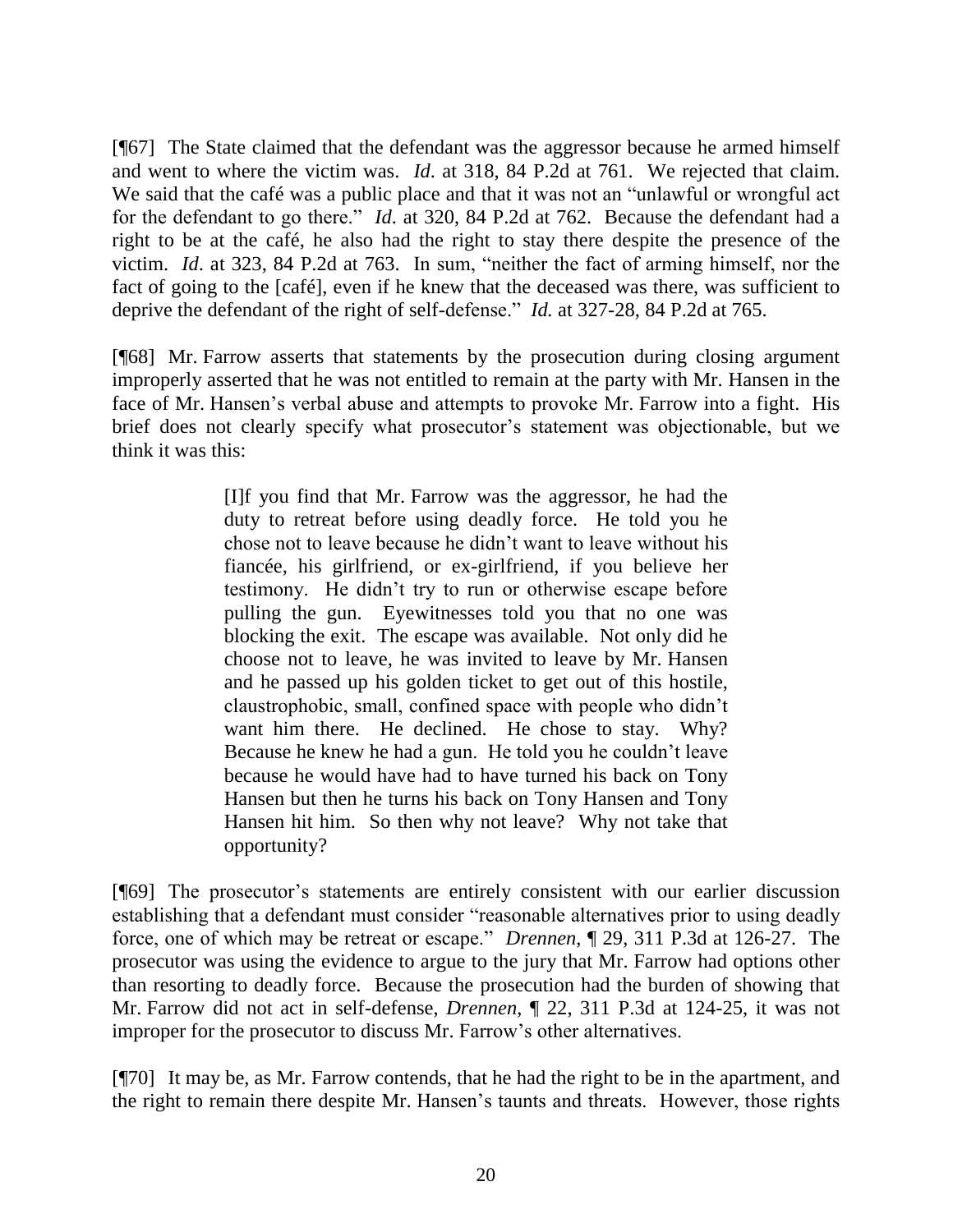are limited by the duty to take advantage of other alternatives, including withdrawal or retreat,<sup>3</sup> before resorting to deadly force. We cannot conclude that these statements by the prosecutor violated a clear and unequivocal rule of law.

### *D. Ineffective assistance of counsel*

[¶71] Following his trial and sentencing, Mr. Farrow filed a motion for a new trial pursuant to W.R.A.P. 21, asserting ineffective assistance of his counsel at trial. After holding an evidentiary hearing on the motion, the district court denied it. Mr. Farrow appeals that decision, again asserting ineffective assistance of trial counsel.

[¶72] Our analysis of a claim of ineffective assistance of counsel follows a familiar path:

An appeal of an ineffective assistance of counsel ruling presents mixed questions of law and fact. *Miller v. State*, 2018 WY 102, ¶ 13, 424 P.3d 1284, 1287 (Wyo. 2018) (quoting *Worley v. State*, 2017 WY 3, ¶ 9, 386 P.3d 765, 769 (Wyo. 2017)). We review the district court's conclusions of law de novo and defer to its factual findings unless they are clearly erroneous. *Id.* "A finding is clearly erroneous when, although there is evidence to support it, the reviewing court on the entire evidence is left with the definite and firm conviction that a mistake has been committed." *Miller*, ¶ 13, 424 P.3d at 1287 (quoting *Cowboy's LLC v. Schumacher*, 2018 WY 61, ¶ 10, 419 P.3d 498, 501 (Wyo. 2018)).

To prevail on an ineffective assistance claim, a defendant must show that his trial counsel rendered constitutionally deficient performance and that absent that deficiency, a reasonable probability exists that he would have enjoyed a more favorable verdict. *Larkins v. State*, 2018 WY 122, ¶ 62, 429 P.3d 28, 43 (Wyo. 2018) (citing *Strickland v. Washington*, 466 U.S. 668, 687, 695, 104 S.Ct. 2052, 2064, 2068, 80 L.Ed.2d 674 (1984)).

> To show that trial counsel's performance was constitutionally inadequate, the defendant must demonstrate that the attorney's performance was substantially below that of a reasonably competent

<sup>&</sup>lt;sup>3</sup> There is an exception to this rule. "[A] person is not required to retreat and may stand his ground and kill his assailant if he is assaulted, without fault, in his own home. *Drennen*, ¶ 24, 311 P.3d at 125.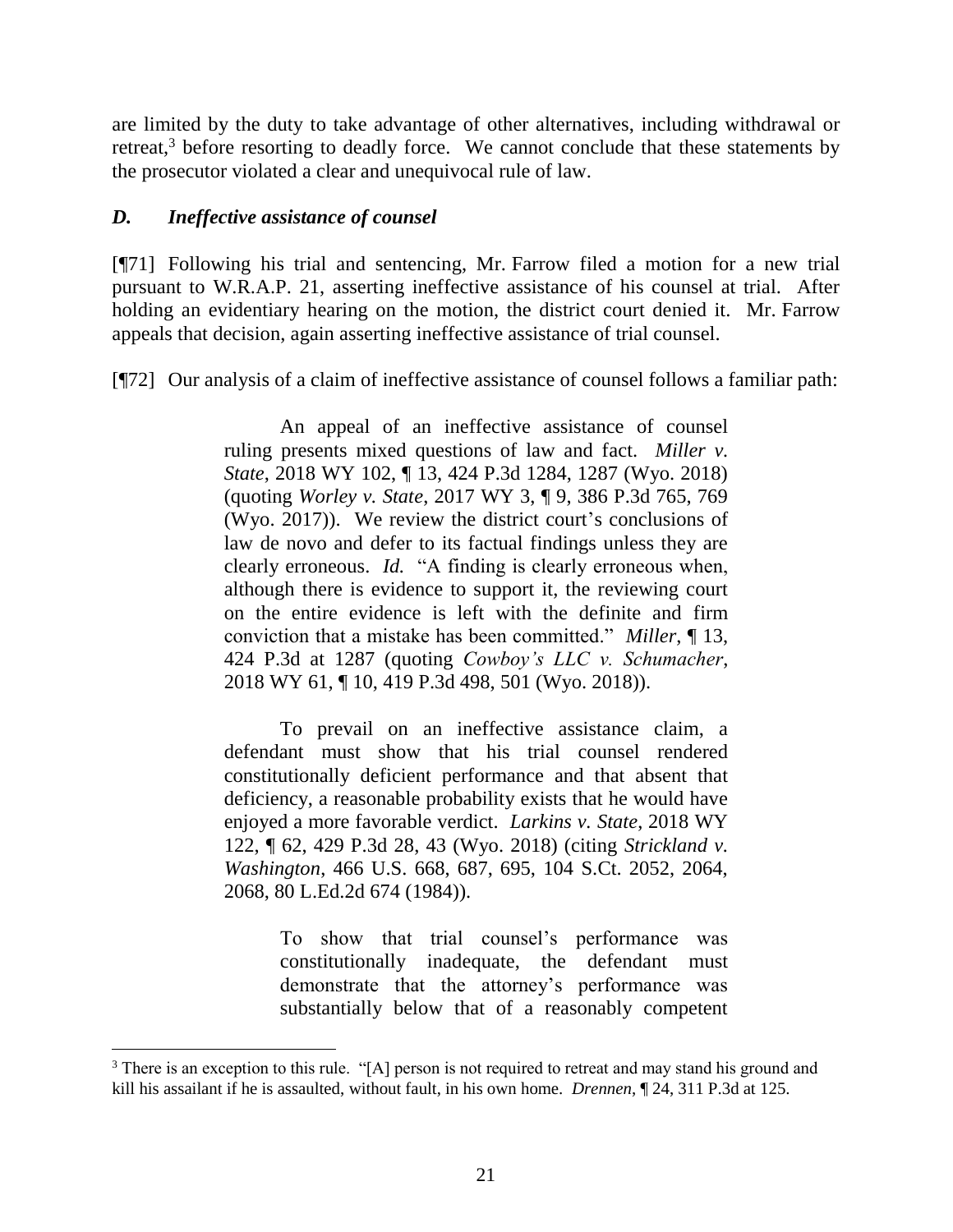attorney. *Bruckner v. State*, 2018 WY 51, ¶ 15, 417 P.3d 178, 181-82 (Wyo. 2018). We "evaluate[] counsel under the circumstances existing at the time of the challenged act or omission and from the perspective available at the time of the challenged act or omission." *Id.* at ¶ 15, 417 P.3d at 181.

*Wall v. State*, 2019 WY 2, ¶¶ 38-39, 432 P.3d 516, 527 (Wyo. 2019).

[¶73] Mr. Farrow asserts three different types of ineffective assistance. Although his first claim is difficult to ascertain from his brief, his memorandum filed in the district court characterized it as a failure to review and become familiar with discovery. He contends that while the State consistently informed the jury that there was no evidence to support Mr. Farrow's version of the events, there was actually "an ample amount of the State's own evidence which supported Mr. Farrow's case and directly contradicted the State's assertion." He suggests the following evidence:

> Most importantly, there was evidence on bullet trajectory which directly disputed the State's theory that Mr. Hansen was laying [sic] prone on the ground when he was shot by Mr. Farrow. And there was also evidence of at least one and possibly more bullets striking the wall, and not solely on the floor as alluded to by the State. This evidence was never mentioned and never even addressed by defense counsel.

[¶74] Mr. Farrow does not specify the evidence to which he refers with any citations to the record. He fails to address the district court's specific findings of fact that, contrary to his claim of failure to review discovery, trial counsel reviewed the State's discovery materials himself, with co-counsel, and with Mr. Farrow. We generally decline to consider issues not supported by cogent argument and authoritative citation. *Snyder v. State*, 2015 WY 91, ¶ 15 n.1, 353 P.3d 693, 695-96 n.1 (Wyo. 2015). On this basis, we decline further consideration of Mr. Farrow's first claim of ineffective assistance of counsel.

[¶75] Mr. Farrow's second claim is more specific. He claims that "a reasonably competent attorney would have consulted and obtained an expert who could testify regarding shooting in stressful situations." His argument on this point fails to produce any support for his claim.

[¶76] "When an ineffectiveness claim rests on the failure to call an expert witness, the defendant must show that one was available to testify in a manner consistent with his theory of the case." *Jones v. State*, 2017 WY 44, ¶ 16, 393 P.3d 1257, 1262 (Wyo. 2017) (citing *Griggs v. State*, 2016 WY 16, ¶ 38, 367 P.3d 1108, 1124 (Wyo. 2016)). In the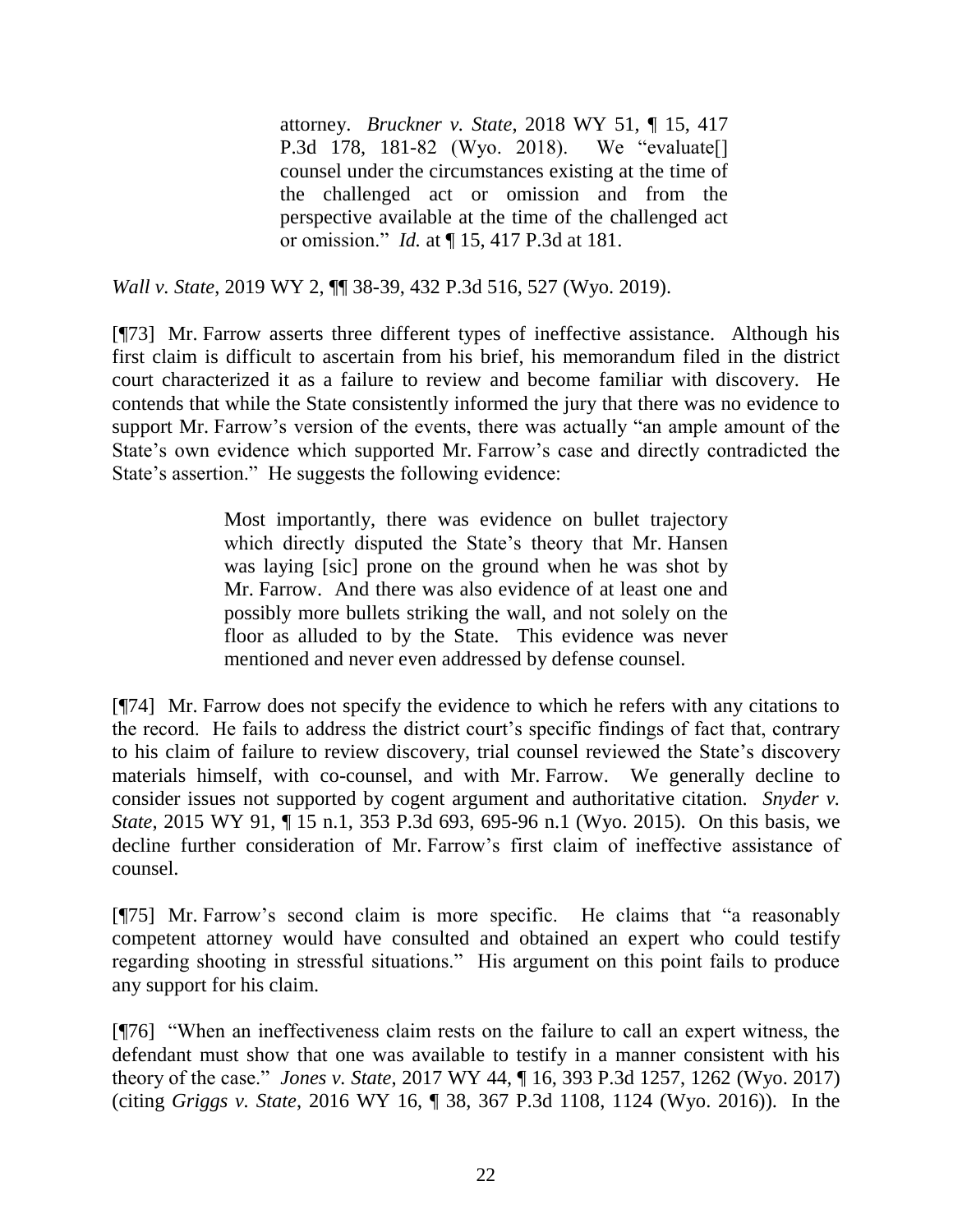Rule 21 hearing, Mr. Farrow presented an expert witness who testified about crime scene reconstruction and bullet trajectories. This expert provided no testimony about shooting in stressful situations. Mr. Farrow thus failed to show that an expert witness was available to testify about shooting in stressful situations.

[¶77] Mr. Farrow points out that his trial counsel had designated a "self-defense expert" who would testify at trial that "self-defense was justified in this situation." In response to the prosecution's motion to exclude this expert's testimony, the district court ruled that the expert could testify about the facts of the case, but could not testify

> about whether any actions of Mr. Farrow were or were not justified; whether there is anything concerning the definition of excessive force and a reasonable person; and he is also barred from testifying about the state of mind of Mr. Farrow. The witness . . . is also barred from testifying on the issue of whether or not he had an idea of whether his shots hit the victim or not and whether they were killing shots or not.

The district court explained that, based on *Armstrong v. State*, 826 P.2d 1106 (Wyo. 1992), the barred testimony addressed "ultimate issues that should be determined by the jury." Because of the district court's limitations on this expert's testimony, trial counsel chose not to call him as a witness.

[¶78] On appeal, Mr. Farrow asserts that trial counsel testified at the Rule 21 hearing that this expert could have testified about shooting in stressful situations. Although Mr. Farrow does not present any argument to this effect, it is possible to read his assertion as one that an expert was available to testify consistently with his theory of the case. However, he does not challenge the district court's decision to limit the testimony of this expert. He does not challenge trial counsel's decision not to call this witness to testify at trial.

[¶79] Given the state of the record in this case, such a contention would be difficult to sustain. Even if an expert witness were available, "the defendant must also show that counsel's decision regarding the use of an expert reflected incompetency rather than a reasonable tactical choice." *Jones*, ¶ 16, 393 P.3d at 1262. Trial counsel for Mr. Farrow testified at the Rule 21 hearing that he "thought we had a good enough record at that point" so that it was unnecessary to call this expert witness or to engage another. "Judicial scrutiny of counsel's performance must be highly deferential." *Calene v. State*, 846 P.2d 679, 691 (Wyo. 1993) (quoting *Strickland*, 466 U.S. at 689, 104 S. Ct. at 2065.) We must defer to trial counsel's tactical choice and conclude that Mr. Farrow has not demonstrated that trial counsel rendered ineffective assistance of counsel by choosing not to call a witness to testify about shooting in stressful situations.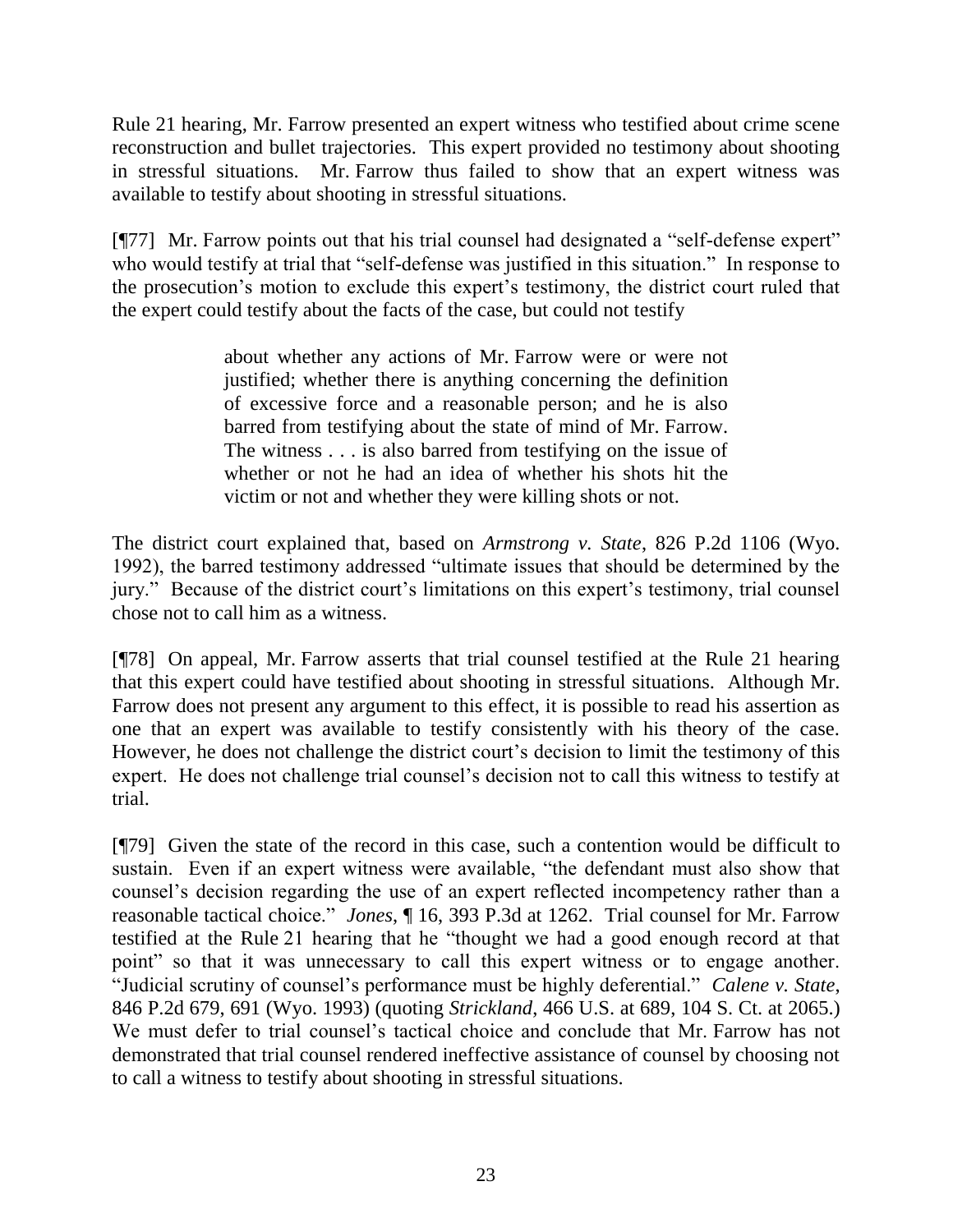[¶80] Third, Mr. Farrow claims that trial counsel "failed to cross-examine two of the State's witnesses in any meaningful way." The first such was the State's pathologist who had prepared the autopsy report on Mr. Hansen. This report indicated that Mr. Hansen suffered seven gunshot wounds, and further indicated the directions of the rounds inflicting these wounds. Mr. Farrow contends that this evidence was contrary to the State's theory that Mr. Hansen was lying on the floor when Mr. Farrow shot him. He claims that trial counsel failed to question the pathologist about this contradictory evidence.

[¶81] At the Rule 21 hearing, trial counsel identified the reason that he did not ask such questions of the State's pathologist: he "wanted [this witness] off the stand as quickly as possible."

> He was the nicest, old man in the world. I wanted him off the stand. All he did was hurt [the defense case]. I wanted to see him go away. Have you ever tried a case? Have you ever had to make that decision?

[¶82] "Cross-examination technique is an aspect of trial strategy which is best left to the trial attorney rather than to the supervision of appellate courts." *Mraz v. State*, 2016 WY 85, ¶ 48, 378 P.3d 280, 292 (Wyo. 2016) (quoting *Hamburg v. State*, 820 P.2d 523, 528 (Wyo. 1991)). Mr. Farrow's assertion that the cross-examination should have been more thorough is insufficient to overcome trial counsel's specific explanation of his strategy for limiting his cross-examination of the State's pathologist. "Speculation as to how the cross-examination could have been conducted differently does not meet the *Strickland*  test for ineffective assistance." *Barkell v. State*, 2002 WY 153, ¶ 23, 55 P.3d 1239, 1244 (Wyo. 2002). Mr. Farrow has failed to demonstrate that trial counsel's strategy amounted to ineffective assistance of counsel.

[¶83] Next, Mr. Farrow contends that trial counsel inadequately cross-examined the detective who testified about finding spent bullets in the rug, carpet, and floor where Mr. Hansen's body came to rest. He also testified that he found no bullets in the walls in the hallway. Mr. Farrow claims, however, that there was evidence of a bullet hole in the closet door behind or to the side of Mr. Hansen. He contends that trial counsel rendered ineffective assistance by failing to cross-examine the detective about this contrary evidence.

[¶84] Again, trial counsel's testimony at the Rule 21 hearing explained why he did not cross-examine the detective about this evidence. The location of the bullets "wasn't the focus of the case for me." Further, the testimony of the detective "hurt us" by reinforcing the State's theory that Mr. Farrow had fired down at Mr. Hansen while he was lying on the floor. Under these circumstances, trial counsel felt that limited cross-examination was appropriate because he was a neutral witness and he had little or no way to impeach